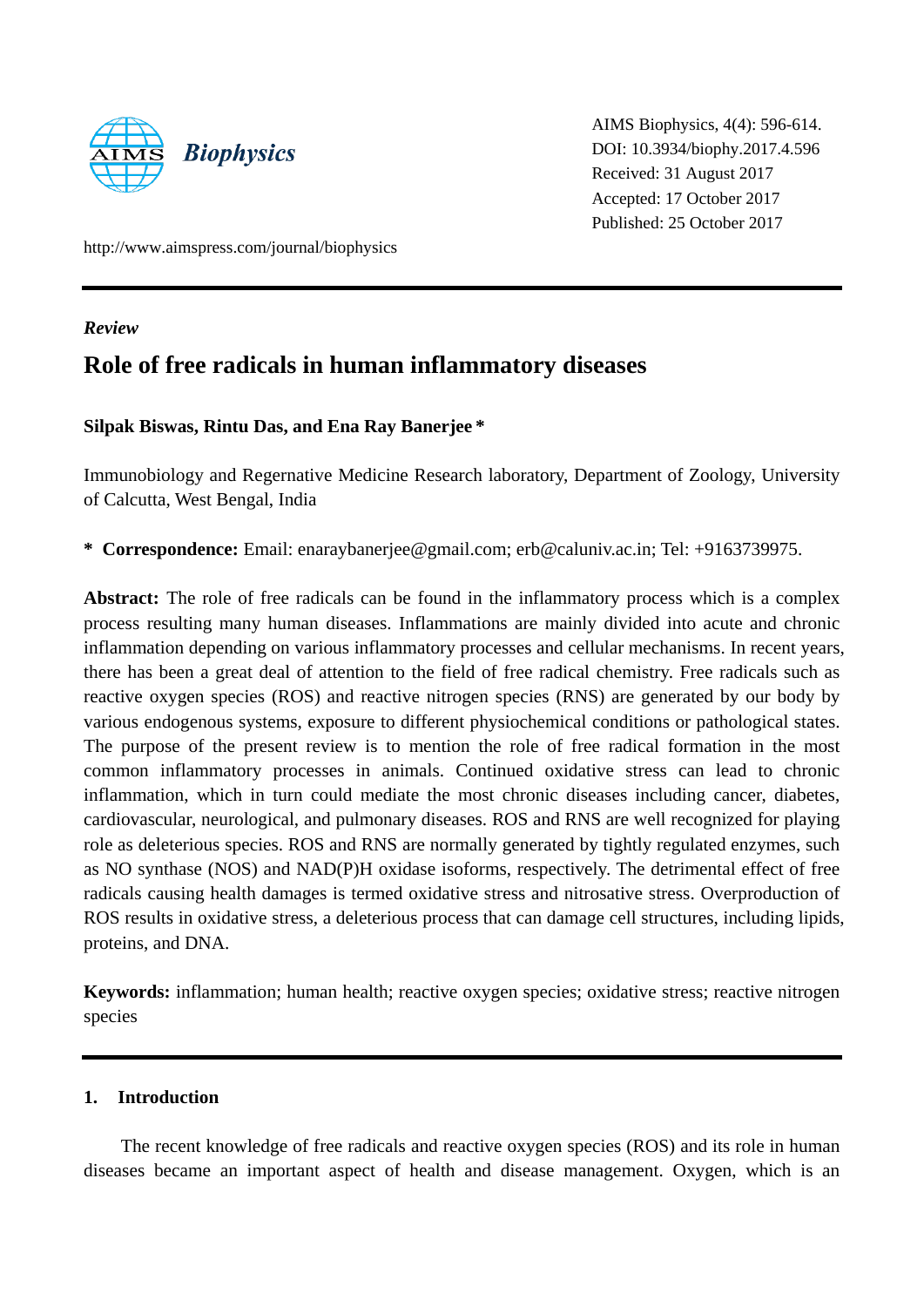indispensable element for life, has deleterious effects on the human body under certain situations. The harmful effects of oxygen are due to the formation and activity of a number of chemical compounds, known as ROS. Free radicals are atoms or molecules having one or more unpaired electrons and capable of independent existence. Free radicals have pivotal role in diverse range of degenerative diseases like atherosclerosis, cancer, inflammatory joint disease, asthma, diabetes, kidney diseases, and degenerative eye disease [1–5]. Most ROS is generated in cells by the mitochondrial respiratory chain [6]. Mitochondrial ROS production is modulated largely by the rate of electron flow [7,8] through respiratory chain complexes [9]. In the mammalian cell, the electron transport chain of mitochondria is the main source of ATP which is essential for life. During energy transduction, some electrons prematurely leak to oxygen resulting in formation of oxygen free radical superoxide [7,8]. Superoxide anion, arising from metabolic processes is considered as primary ROS which can generate secondary ROS by further interacting with other molecules directly or through enzyme- or metal-catalysed processes [10,34]. Recently, it has become clear that, under hypoxic conditions, the mitochondrial respiratory chain also produces nitric oxide (NO), which can generate other reactive nitrogen species (RNS). Although excess ROS and RNS can lead to oxidative and nitrosative stress, moderate to low levels of both function in cellular signaling pathways [11,12,13]. Especially important are the roles of these mitochondrially generated free radicals in hypoxic signaling pathways, which have important implications for cancer, inflammation and a variety of other diseases [4,5]. Table 1 shows list of ROS and RNS.

Free radicals are the products of normal cellular metabolism. An atom or molecule having one or more unpaired electrons in valence shell or outer orbit is considered as free radical [11]. Free radicals are unstable, short lived and highly reactive because of its odd number of electron(s). Because of their high reactivity, they can abstract electrons from other compounds. Thus the attacked molecule loses its electron and becomes a free radical itself. Finally, a chain reaction begins which damages the living cell [9,14,15].

Oxygen plays a fundamental role in both organismal survival and death. Its role in survival is linked to its high redox potential, which makes it an excellent oxidizing agent, capable of accepting electrons easily from reduced substrates. These partially reduced reactive oxygen species include superoxide, hydrogen peroxide and the hydroxyl radical. Ironically, the mitochondrial respiratory chain, responsible for most of the oxygen reduction and energy produced in cells, is also responsible for generating the most cellular ROS. Indeed, ROS has often been thought of as toxic byproducts of respiratory metabolism. It has been known for some time that excess ROS can oxidize and damage proteins, nucleic acids, polysaccharides and lipids [12,16].

The present review provides a brief overview of oxidative stress mediated inflammatory diseases. Inflammation includes a long chain of molecular reactions and cellular activity, which are designed to restore a tissue from simple skin cut or to repair tissue after giving birth or to cure several burn injuries. An inflammatory process of cellular and tissue levels includes a series of occasions with dilation of venules and arterioles, enhanced blood vessel permeability, and blood flow with percolation of leukocytes into the tissues. An inflammation cascade contributes to organ disorder and death. Inflammation is one of the major target research areas among biomedical researchers, which includes various cellular processes [17,18].

The aim of this review is to mention the role of free radicals in inflammatory diseases.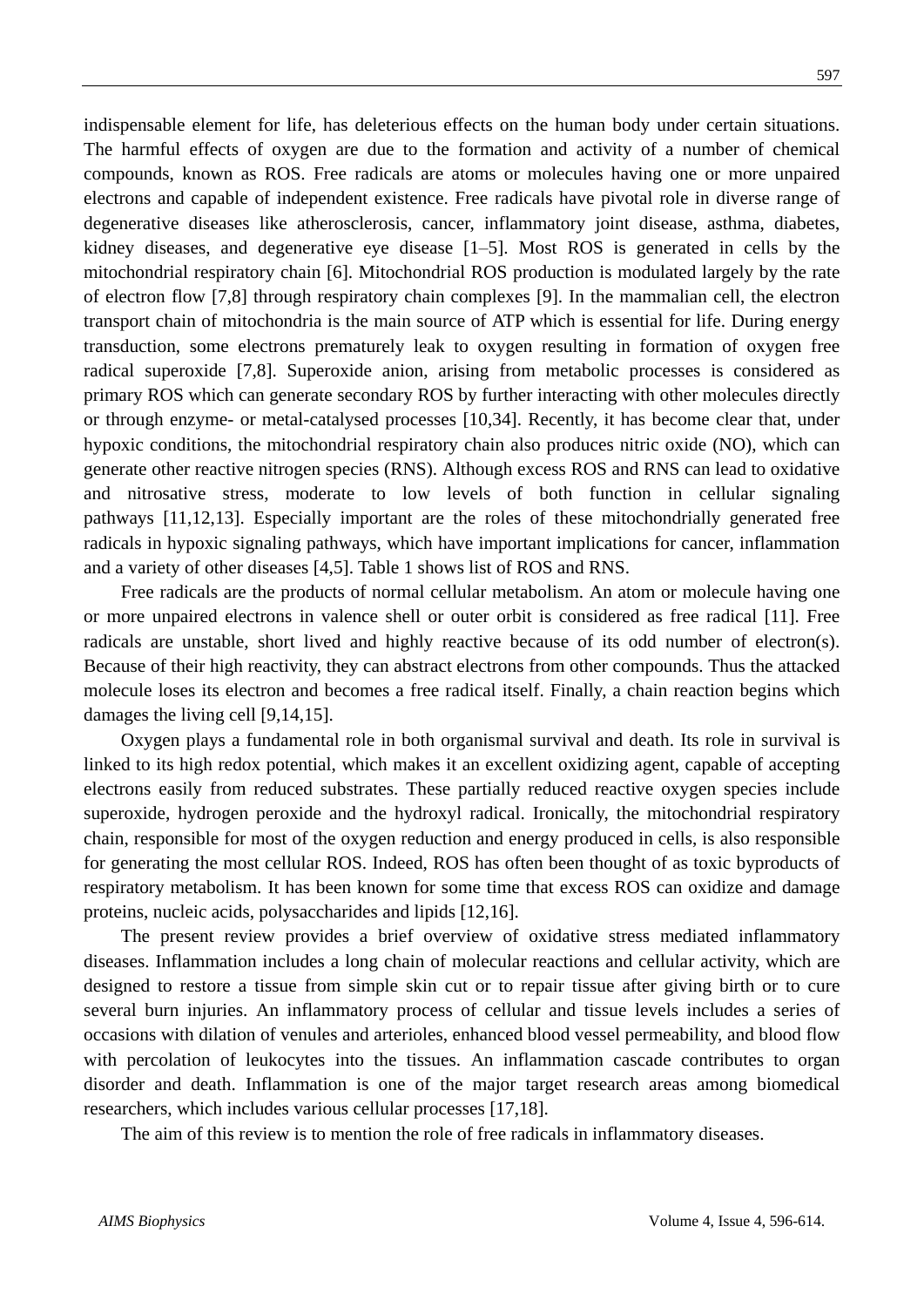#### **2. Classification of Inflammation**

cycle can damage many systems in the human body.

Free radicals cause inflammation in human by cellular damages. Chronic inflammation produces lots of free radicals which ultimately create more inflammation. This continuous vicious

### *2.1. Acute inflammation*

Acute inflammation is a short procedure, lasting from minutes to a few days. The major features of acute inflammation are leakage of plasma proteins or fluid and movement of leukocytes into an extravascular area. These cellular and vascular reactions are intermediated by chemical factors produced from cells or plasma and are responsible for the classic clinical symptoms of inflammation such as swelling, redness, pain, warmth, and loss of function. Even though an inflammatory response can happen to any injurious stimulus, the characteristic of this process is the reaction of vascularized connective tissue [15,19].

## *2.2. Chronic inflammation*

Inflammation is a vital response to human immune system. The chronic inflammation can have several secondary consequences of biological response associated with enhanced risk of chronic diseases and disorders. Chronic inflammation in tissue usually occurs through infections that are not resolved either within endogenous protection mechanisms or via some other resistance mechanism from host defenses. They can also happen to physical or chemical agents, which cannot be broken down, as well as from some kind of genetic susceptibility. Persistence of foreign bodies, continuous chemical exposures, recurrent acute inflammation, or specific pathogens is all crucial reasons for chronic inflammation. Molecular and cellular process of chronic inflammation depends on the type of inflamed cells and organ [20,21,22].

### **3. History of Free Radicals**

Existence of free radical named triphenyl methyl radical ( $Ph_3C$ ) in living system was postulated in 1900 by Professor Moses Gomberg, University of Michigan, USA [23]. In 1954, Professor Gershman stated the cause of oxygen toxicity and proposed that, oxygen can form free radicals [24]. In the same year, experiment by Commoner *et al*. showed that, free radicals occur to animal tissues (and in other biological materials), and the report was based on electron spin resonance (ESR) studies of frozen-dried samples [25]. In the year 1956, free radical theory of aging was revealed by Denham Harman. In 1969, superoxide dismutase was discovered by McCord and Fridovich [9,26]. On the other hand, some research groups discovered the involvement of free radicals in combating infection as part of the cellular immune response, where ROS and reactive nitrogen species (RNS) operate in concert with reactive halogen species to fight invading microorganisms [27,28,29]. In 1989, Hallliwell and Gutteridge reported that, ROS include both free radical and non-radical derivatives of oxygen [30].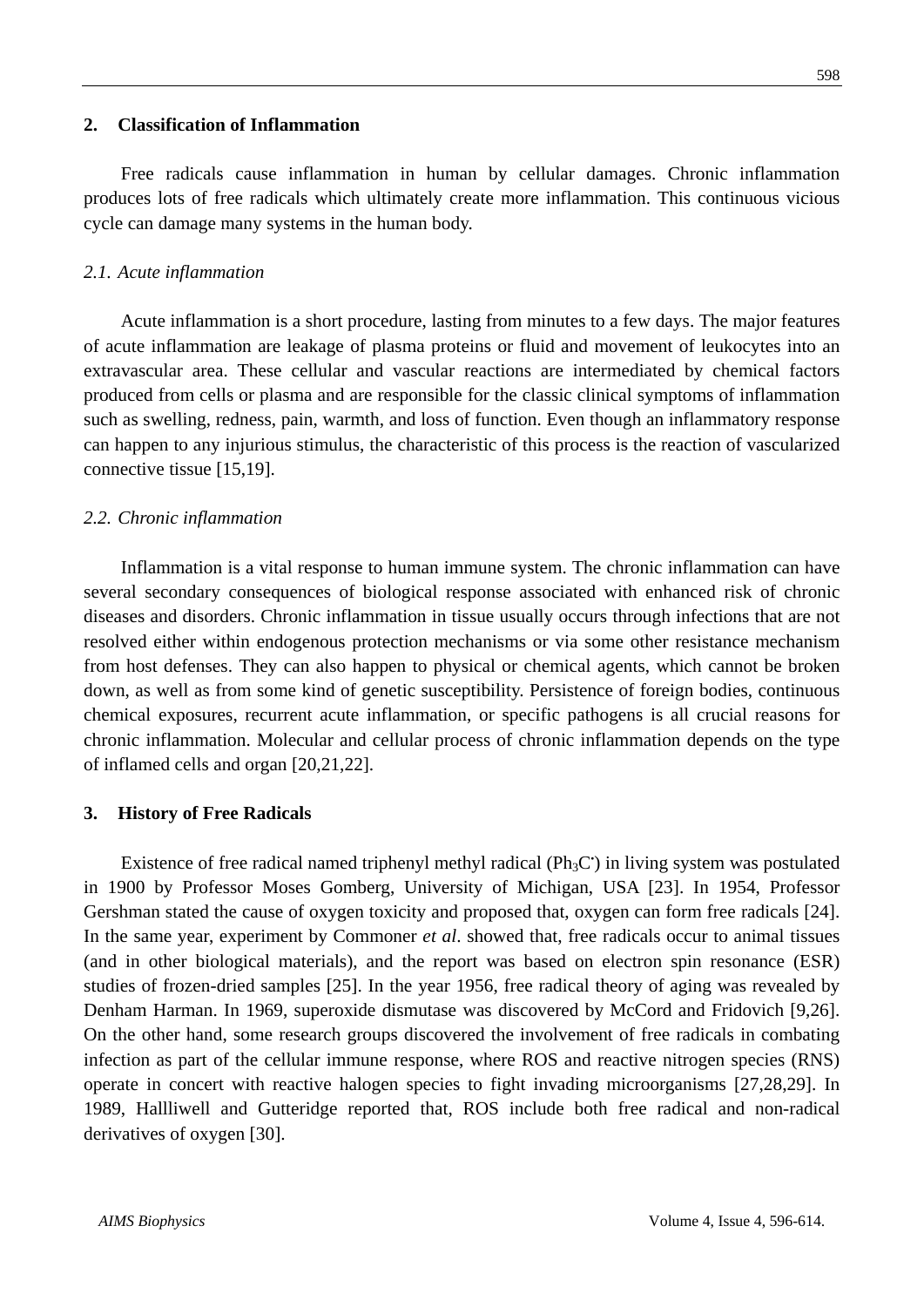| Reactive Oxygen Species (ROS)                                                     | Symbols            |
|-----------------------------------------------------------------------------------|--------------------|
| Superoxide (very short half-life)                                                 | $O_2$ .            |
| Hydroxyl (approximately $10^{-9}$ seconds)                                        | OH.                |
| Alkoxyl radical                                                                   | RO <sub>r</sub>    |
| Peroxyl radical (about 7 seconds)                                                 | ROO <sup>.</sup>   |
| Hydroperoxyl                                                                      | HO <sub>2</sub>    |
| Hydrogen peroxide (normally a short-lived substance in the environment but        |                    |
| half-lives vary greatly depending on the circumstances)                           | $H_2O_2$           |
| Singlet oxygen (exhibits a half-life time in water of $\sim$ 3.5 $\mu$ s)         | ${}^{1}O_{2}$      |
| Ozone (The half-life of ozone in water is a lot shorter than in air)              | $O_3$              |
| Organic peroxide                                                                  | <b>ROOH</b>        |
| Hypochlorous acid (less than 1 min)                                               | <b>HOCl</b>        |
| Hypobromous acid (few hours depending on the concentration of the solution)       | <b>HOBr</b>        |
| Reactive Nitrogen Species (RNS)                                                   |                    |
| Nitric Oxide (half-life time depends on the environmental medium)                 | 'NO                |
| Nitrogen Dioxide                                                                  | NO <sub>2</sub>    |
| Peroxynitrite [The biological half-life of peroxynitrite is low $(<0.1$ seconds)] | $ONOO-$            |
| Alkyl peroxynitrites                                                              | <b>ROONO</b>       |
| Nitrosyl cation                                                                   | $NO+$              |
| Nitrosyl anion                                                                    | $NO-$              |
| Dinitrogen trioxide                                                               | $N_2O_3$           |
| Dinitrogen tetroxide                                                              | $N_2O_4$           |
| Nitrous acid (the half-life in a typical indoor environment appears to range      |                    |
| from 2 to $8$ h)                                                                  | HNO <sub>2</sub>   |
| Peroxynitrous acid                                                                | <b>ONOOH</b>       |
| Nitryl chloride                                                                   | NO <sub>2</sub> Cl |

## **Table 1.** List of ROS and RNS [9,31,32,33].

### **4. Some Free Radicals**

#### *4.1. Reactive oxygen species (ROS)*

In living system, among the radical species, oxygen derived radicals are most important and it is called reactive oxygen species (ROS) [9,34,35,36]. The ROS forms as products of normal physiological conditions due to the partial reduction of molecular oxygen [37]. ROS can be produced from several endogenous sources, such as xanthine oxidase, cytochrome oxidase, cyclooxygenase, mediated unsaturated fatty acid oxidation, oxidation of catecholamines, mitochondrial oxidation, inflammation, phagocytosis, ischemic reperfusion injury, exercise activation of leukocyte nicotinamide adenine dinucleotide phosphate oxidase, iron release, and reduction-oxidation reaction cycling [38–43]. In eukaryotic cell, ROS is generated mostly in electron transport chain of mitochondria [44]. Along with endogenous sources, various exogenous sources like smoking of cigarette, X-ray exposure, industrial chemicals, ozone, and air pollutants also up regulate ROS production [39,45,46,47]. There are two types of ROS, such as oxygen-centered radicals and oxygencentered non-radicals [9,32]. Oxygen-centered radicals are superoxide anion (O<sub>2</sub><sup>-</sup>), hydroxyl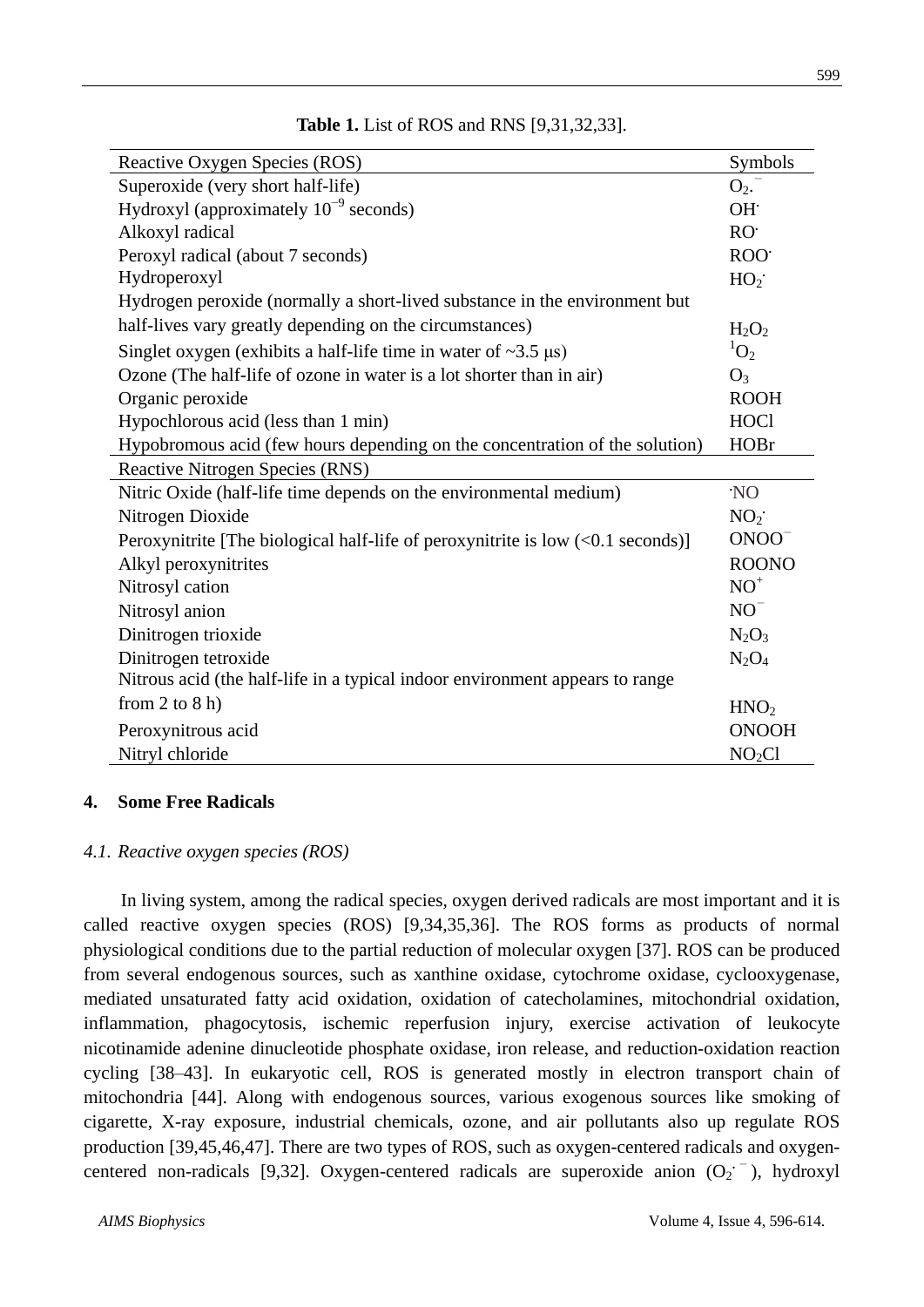radical (OH), alkoxyl radical (RO), and peroxyl radical (ROO). Other reactive species are nitrogen species such as nitric oxide (NO), nitric dioxide (NO<sub>2</sub>), and peroxynitrite (OONO<sup>-</sup>). Oxygen centered non-radicals are hydrogen peroxide  $(H_2O_2)$  and singlet oxygen  $(^1O_2)$ , hypochlorous acid and ozone [48–51]. ROS can cause tissue damage in various ways like DNA damage; lipid peroxidation [through activation of cyclooxygenase (COX) and lipoxygenase pathway]; protein damage including gingival hyaluronic acid and proteoglycans; oxidation of important enzymes; stimulate proinflammatory cytokine which are released by monocytes and macrophages by depleting intracellular thiol compounds and activating nuclear factor kappa beta (NF-κB) [52,53].

#### *4.2. Superoxide*

In biological system superoxide ion  $(O_2^{\text{-}})$  is the most significant widespread ROS [54]. It is formed by various enzymatic (autoxidation reaction) and non-enzymatic process (an electron is transferred to molecular oxygen) [55]. Superoxide, an anion radical of dioxygen, is the precursor of paramagnetic reactive free radicals (hydroxyl radicals) and reactive diamagnetic molecules (hydrogen peroxide and peroxynitrite) in biological systems. Superoxide is a radical anion as well as a strong nucleophile. It could participate in DNA methylation, histone methylation and acetylation through mechanism of nucleophilic substitution and free radical abstraction [56].

The enzymes which generate superoxide are xanthine oxidase [26,57,58], lipoxygenase, cyclooxygenase [59,60,61] and NADPH dependent oxidase [62,63]. It can be present as  $O_2$ <sup>--</sup> or hydroperoxyl radical  $(HO_2)$  at low pH [64]. It has both reducing and oxidizing properties.

## *4.3. Peroxyl radical (ROO. )*

The source of peroxyl radical in living system is oxygen. Perhydroxyl radical (HOO**•**) is the simplest form of peroxyl radical and it is derived by protonation of superoxide [65]. About 0.3% of the total  $O_2$ <sup>+</sup> in the cytosol of a typical cell is in the protonated form. It initiates fatty acid peroxidation and also can promote tumor development [66].

## 4.4. *Hydrogen peroxide*  $(H_2O_2)$

Hydrogen peroxide is the major oxidant product of xanthine oxidase [67]. Hydrogen peroxide is also directly produced by a range of oxidase enzymes including glycollate and monoamine oxidases [68,69]. As low as 10 μM of hydrogen peroxide can damage living cell and it can potentially inactivate the cellular energy producing enzymes (as glyceraldehyde-3-phosphate dehydrogenase are inactivated in higher concentration). It can easily penetrate the biological membranes. In the presence of transition metal ions it can damage DNA by producing hydroxyl radical (OH) [70]. The major antioxidant enzymes that can eliminate the  $H_2O_2$  include catalase, glutathione peroxidase and peroxiredoxins are important antioxidant enzyme which can protect cell from the deleterious effect of hydrogen peroxide [71,72].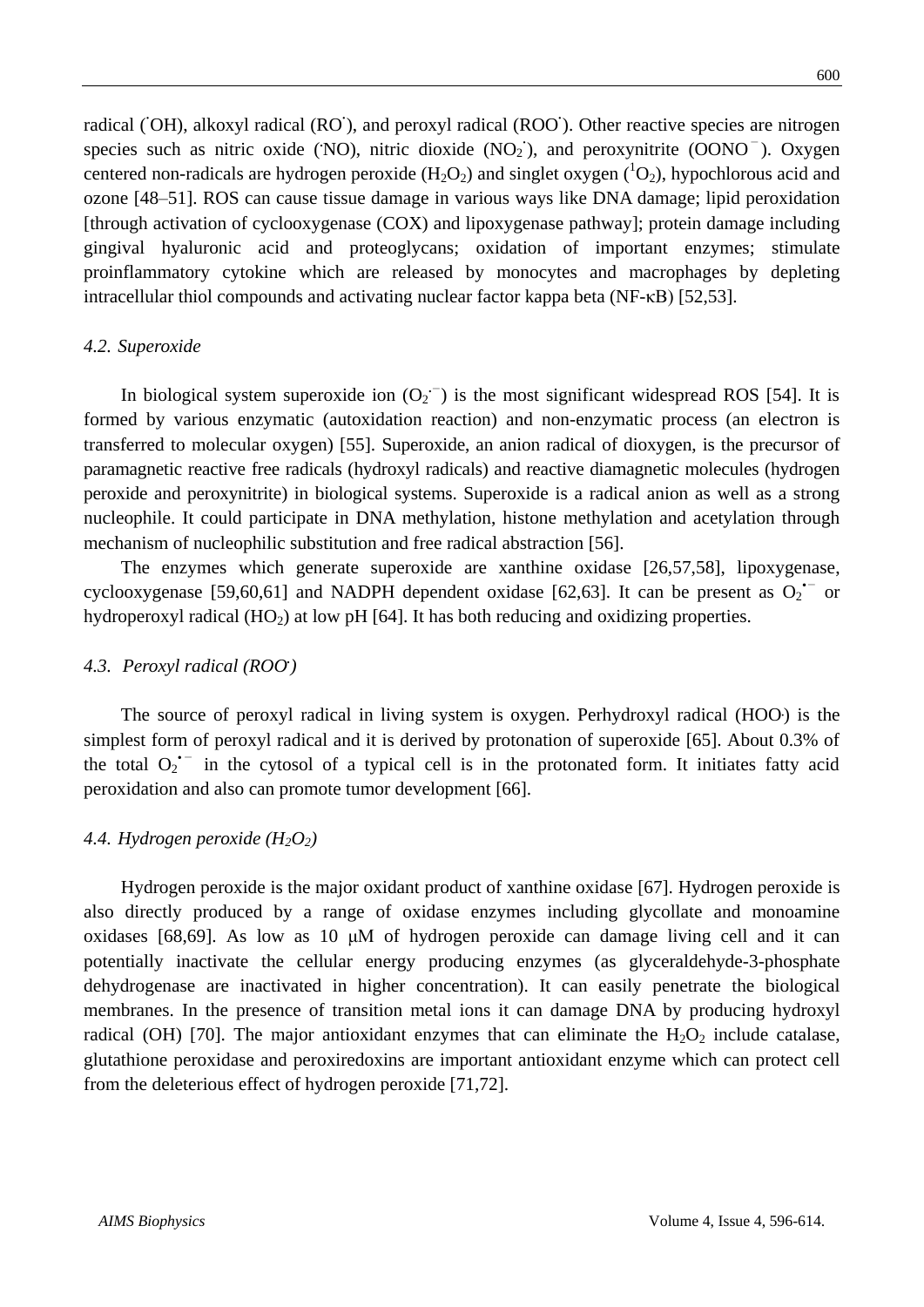## **5. Mitochondrial ROS Targets-Oxidative Damages to DNA, Lipids and Proteins**

#### *5.1. DNA*

Mitochondrial DNA (mtDNA) is more susceptible to oxidative damage than nuclear DNA (nDNA), most probably because it is closer to the site of ROS generation [11]. The hydroxyl radical is known to react with all components of the DNA molecule, damaging both the purine and pyrimidine bases and also the deoxyribose backbone [73].

#### *5.2. Proteins*

A useful measure of protein oxidation caused by ROS is protein carbonylation. Carbonylated proteins are easily identified after derivatization with 2,4-dinitrophenylhydrazine. This approach demonstrated that, oxidative stress increases transiently in cells exposed to hypoxia/anoxia and protein carbonylation levels increased. Some of the carbonylated proteins reside in the mitochondrion, whereas others are cytosolic proteins. A shift to anoxia allows a burst of mitochondrially generated ROS, which distribute themselves among both mitochondrial and cytosolic compartments and carbonylation in response to hypoxia-induced oxidative stress affects specific proteins [74]. The side chains of all amino acid residues of proteins, in particular cysteine and methionine residues of proteins are susceptible to oxidation by the action of ROS/RNS [75].

#### *5.3. Lipids*

Membrane lipids are the third major target of mitochondrial ROS. The OH radical interacts with unsaturated bonds in a membrane lipid and starts the process of lipid peroxidation. The end product of this reaction is 4-hydroxynonenal, a compound that affects the activity of various membrane proteins. 4-Hydroxynonenal is a major inducer of oxidative stress and has been associated with a variety of pathophysiological states [76].

#### **6. Involvement of Free Radicals in Various Diseases**

#### *6.1. Cardiovascular disease*

One of the leading causes of mortality and morbidity worldwide is cardiovascular disease (affecting the heart and blood vessels) for men and women [39,77–83]. In the blood vessel wall, each layer can produce ROS in pathological conditions [84]. ROS-induced oxidative stress plays a role in various cardiovascular diseases such as, ischemic heart disease, atherosclerosis, cardiomyopathies hypertension, congestive heart failure and cardiac hypertrophy [3,85,86]. Several research groups reported development of cardiac hypertrophy caused by mitochondrial ROS [87–90]. Recent research stated that, fructose induced cardiac hypertrophy caused by total ROS and mitochondrial  $H_2O_2$ . [91,92,93]. Other studies demonstrated that, ROS generated by smoking plays an important role to develop cardiovascular injury [94–97]. ROS causes remodeling through proliferation of smooth muscle cell and increased inflammation [98].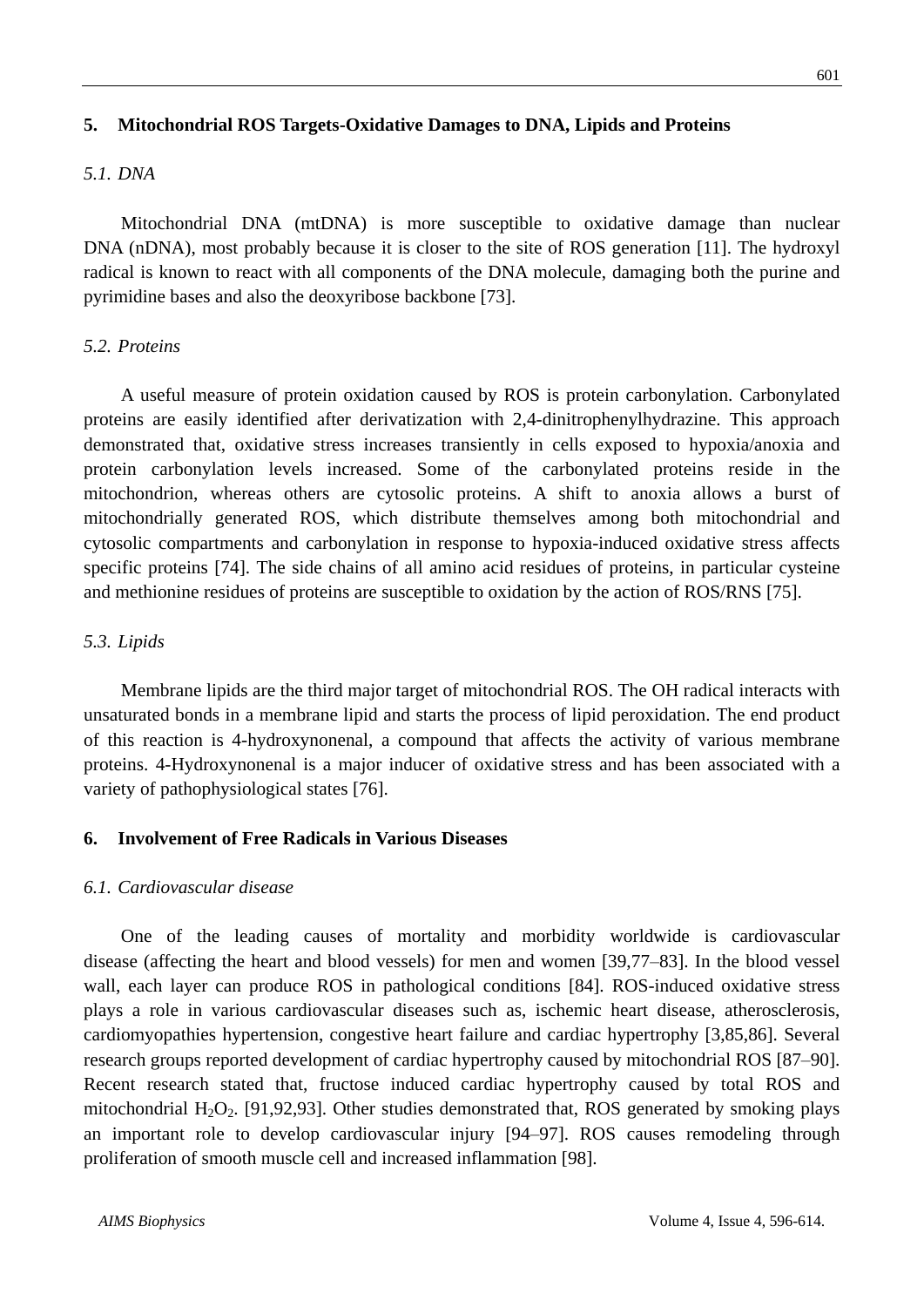#### *6.2. Diabetes*

Diabetes mellitus is a chronic metabolic disorder, characterized by hyperglycemia, dyslipidemia and insufficient production of insulin [99–102]. ROS production increases in chronic hyperglycemia of uncontrolled diabetes as well as decreases enzymatic antioxidant defenses leads to retinopathy and cataract formation [103]. Oxidative stress is one of the major causes of diabetes mellitus [99,104–107]. In hyperglycemic condition both mitochondrial and non-mitochondrial ROS production increases significantly to induce oxidative tissue damage. Superoxide radicals and NO both play major role to induce complication under hyperglycemic condition [108,109]. A serious complication of diabetes mellitus is diabetic nephropathy which is caused by oxidative stress and inflammation. Oxidative stress changes the structure and function of proteins and lipids, and induces glycoxidation and peroxidation in chronic hyperglycemia [110,111,112]. Previous studies also reported the link between oxidative stress and diabetes [113,114].

#### *6.3. Inflammatory bowel diseases*

Inflammatory Bowel Diseases (IBD) is a chronic disorder of the gastrointestinal (GI) tract. It is characterized by body weight loss, hemorrhage, lower abdominal pain and diarrhea [115,116]. Ulcerative colitis (UC) and Crohn's Disease (CD) are two forms of IBD. In IBD, granulocytes and monocytes/macrophages are accumulated at site of the inflammation and produce reactive oxygen [117]. Recent research revealed that, ROS related diseases like IBD might be ameliorated by inhibiting xanthine oxidase [118]. Oxidative stress (major etiological factors in Crohn's disease) resulted due to imbalance between ROS production and antioxidant elements [119–122]. Concentration of nitric oxide also plays a vital role in IBD [116,123]. Several clinical studies also supported the deleterious role of NO in IBD patients [124–128]. Recent studies demonstrated that, anti-oxidative therapy might be a good approach to ameliorate IBD by scavenging free radicals [116,129,130].

### *6.4. Asthma*

Free radicals are responsible for several various respiratory diseases such as chronic bronchitis, respiratory distress syndrome, chronic obstructive pulmonary diseases (COPD), asthma [131,132]. Asthma is one of the important global health problems [133] and is characterized by chronic disorder of the airways, airway inflammation, hyper responsiveness, variable airflow obstruction and airway remodeling [134,135,136]. Free radicals and oxidative stress play significant role in airways inflammation [136,137,138]. In lung, reactive oxygen species are produced by lung parenchymal cell and lung macrophages and this ROS provoked airway inflammation by inducing diverse proinflammatory mediators [139]. ROS helps in overexpression of oxidative stress sensitive transcription of NFκB by various chemokine and cytokine over production in bronchial epithelial cells [140]. Several research works demonstrated that, oxygen free radicals, superoxide radical  $(O_2^-)$ production significantly increased in asthma patients [141,142,143]. Recent work reported that, oxidative stress induced by free radical generation is linked with asthma [144,145,146]. Among the nitrogen free radicals, nitric oxide is the principle free radical produce in lung [147]. NO is endogenously produced in mammalian airways by Nitric oxide synthase (NOS). NO modulates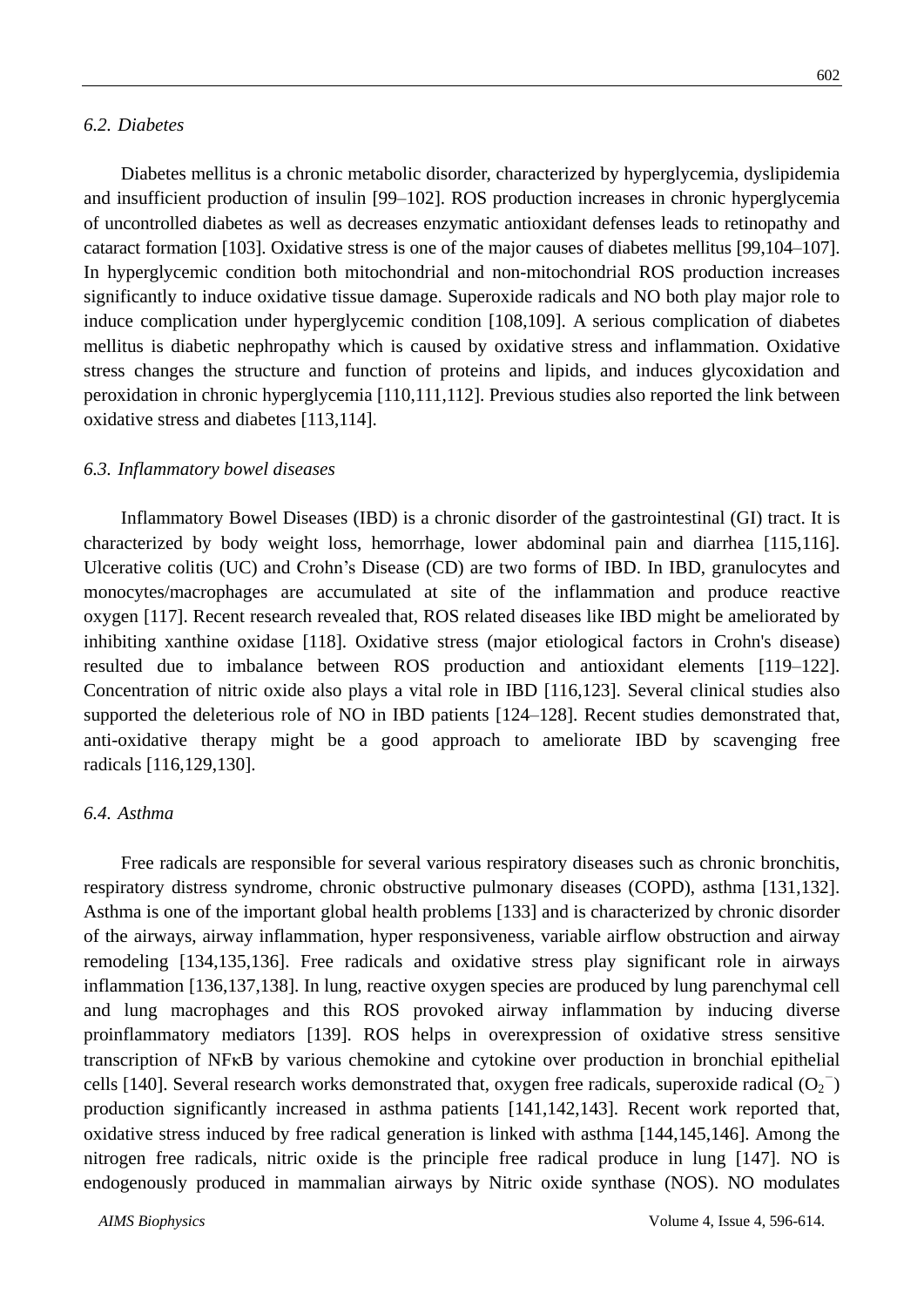airway and vascular smooth muscle and regulate various aspects of asthma in human. Increased production of airway NO is the key factor in the development of airway hyper responsiveness [148]. Various studies reported that, higher NO levels are directly associated with higher risk factor of asthma and its severity [147,149,150].

## *6.5. Arthritis*

Rheumatoid arthritis (RA) is a systemic disease characterized by progressive, erosive, and chronic polyarthritis. Cellular proliferation of the synoviocytes and neo-angiogenesis leads to formation of pannus which destroys the articular cartilage and the bone [151]. RA is a systemic autoimmune disorder resulting in an unchecked synovial inflammation [152,153,154]. It has been found that, isoprostanes and prostaglandins level increased in serum and synovial fluid due to free radical injury in various RA [34]. ROS as well as RNS can directly or indirectly damage basic articular constituents and lead to the clinical expression of the inflammatory arthritis. Chronic inflammation exerts its cellular side effects mainly through excessive production of free radicals and depletion of antioxidant defense in the body.

## *6.6. Burn*

Burn injuries are the major cause for human suffering and a major global public health crisis. Along with high mortality and morbidity, it also deprives the quality of life [155,156]. It is a traumatic injury which damages local tissue as well as systemic mediator-induced response. Upregulation of free radical activity and lipid peroxidation are manifested as a result [156]. Pathophysiology of burn injury is very complex. Severe burn injury develops hypovolemic shock and very rapid increase of various chemokines and cytokines which initiates inflammatory cascade [157]. Thermal injury leads to hyper metabolism which in turn increases the production of proinflammatory cytokines and various ROS and RNS [158]. Burn injury activates intravascular neutrophil granulocyte, which leads to increased ROS production [159]. Lipid peroxidation plays vital role in burn injury [160–164]. Severe lipid peroxidation in burn injury leads to burn related organ failure and burn shock [165,166,167]. After thermal injury, tissue ATP level falls down slowly and increased AMP is converted to hypoxanthine which supplies substrate for xanthine oxidase [168]. These complex events help to produce deleterious free radicals, superoxide and hydrogen peroxide [168,169]. Same explanation also stated previously that, in case of skin burn, xanthine oxidase activity increases which is an important source of free radicals in serum of burn patients [170]. Thermal injury also results in prolonged and profound hyper metabolism that involves increased production of proinflammatory cytokines, as well as the formation of ROS and RNS [158,169].

## *6.7. Cancer*

Cellular DNA can be damaged by reactive oxygen species lead to genetic changes and as a result, uncontrolled regulation of oncogenes and tumour suppressor genes finally contributes to carcinogenesis [171,172,173]. Various oxygen free radicals generated from activated leucocytes and these activated neutrophils can stimulate mutagenesis *in vitro*. Oxidative stress from chronic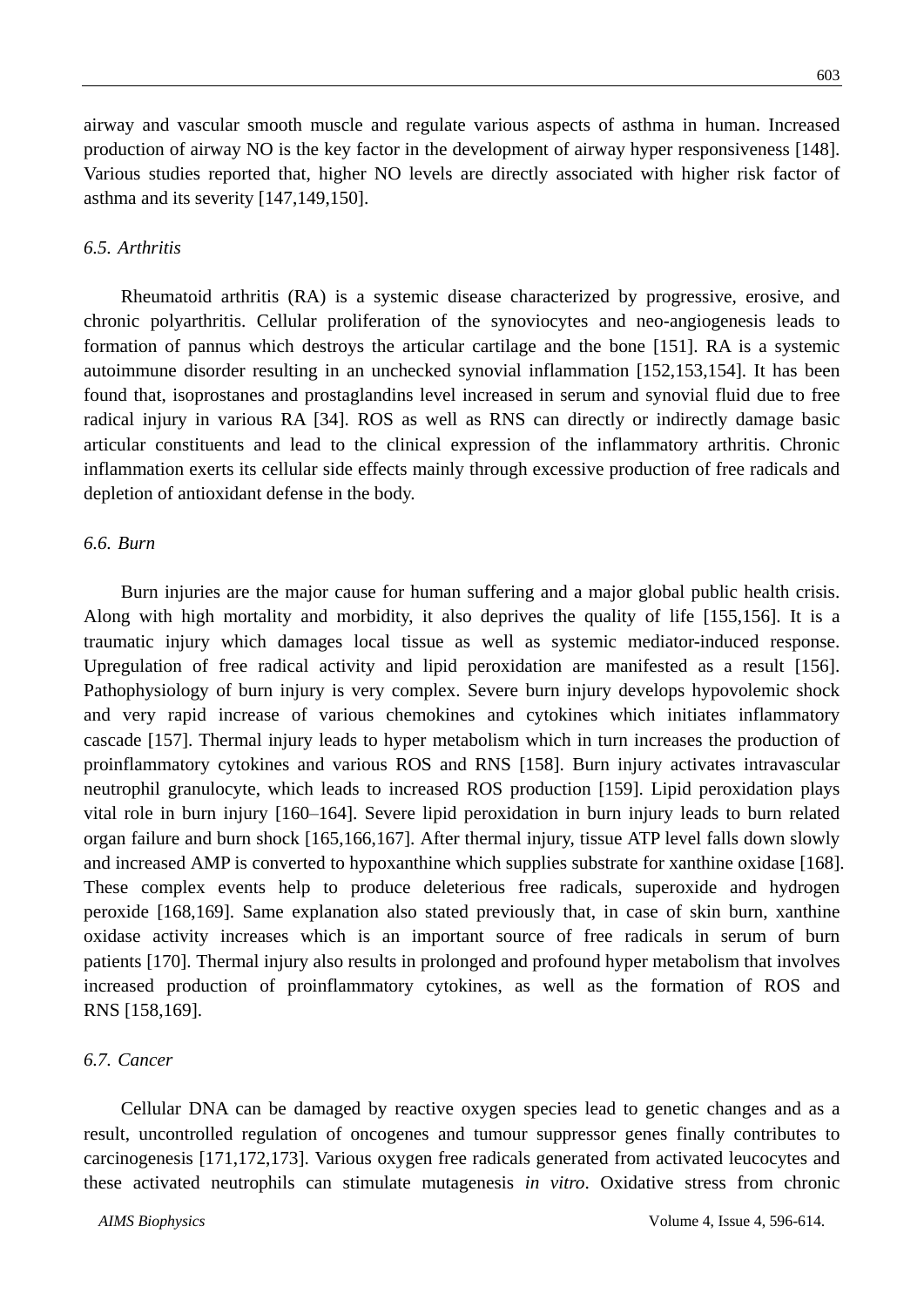inflammation upregulates cancer development in various organs and it has been postulated that, one third of the World's cancer come from chronic inflammation. Oxygen free radicals also responsible for cancer caused by tobacco smoking [174,175]. Carcinogens present in tobacco smoke induces tumour by OFR stimulate the metabolism of benzo(a)pyrene (aromatic hydrocarbon present in tobacco) to diol-epoxides that initiate tumours through the formation of DNA adducts.

#### *6.8. β-thalassemia and sickle cell disease*

Sickle cell disease and β-thalassemia are inherited autosomal recessive red cell disorders. It is one of the major causes of morbidity and mortality worldwide [176]. In Sickle cell disease, glutamic acid is replaced by valine at position 6 of the  $\beta$ -globin protein of haemoglobin and as a result, sickle haemoglobin (HbS) forms. In micro environment, HbS tends to polymerize under low oxygen and this in turn lead to erythrocytes deformation and impairment of oxygen delivery capacity of erythrocytes to tissues occurs which in turn impact the oxidative environment both intracellularly and extracellularly. A subsequent series of complications, such as pain crises, pulmonary hypertension and heart failure, comprise the characteristic symptoms of the disease.

#### *6.9. Alzheimer's disease*

Alzheimer's disease (AD) is a neurodegenerative condition characterized by the formation of amyloid-β plaques, aggregated and hyperphosphorylated tau protein, activated microglia and neuronal cell death, ultimately leading to progressive dementia [177,178]. Reactive oxygen species are very important factor of early behavioural changes in Alzheimer's diseases. Evidences suggest, ROS play an early role in the behavioural deficits observed in AD [179]. Recent research also supported that, oxidative stress is an important factor of AD and ascorbic acid reduced neurodegenerative processes and behavioural alterations in AD patients [180].

#### **7. Discussion**

The harmful effect of free radicals causing potential biological damage is termed oxidative stress and nitrosative stress [181,182,183]. In biological systems this detrimental effects occurs due to the overproduction of ROS and RNS. The oxidative stress result from the metabolic reactions represents a disturbance in the biological equilibrium status in living organisms. The excess ROS can fully destroy lipids, proteins, or DNA inside the cell and inhibit their normal function ultimately causing a number of human diseases [2,184].

Exposure to free radicals from a variety of sources has led organisms to develop a series of defense mechanisms [185]. Such defense mechanisms against oxidative stress are repairing mechanisms, preventative mechanisms, and antioxidant defenses. Enzymatic antioxidant defenses include superoxide dismutase (SOD), glutathione peroxidase (GPx), and catalase. Non-enzymatic antioxidants are represented by ascorbic acid, vitamin E, glutathione, carotenoids, and flavonoids. Under normal conditions, there is a balance between enzymatic antioxidant defense and nonenzymatic antioxidant defense. This balance is essential for the survival of organisms and their health.

Reactive oxygen species and free radicals are thought to act indirectly as cellular messengers and elicit an inflammatory response. ROS and free radicals also activate a series of enzyme systems,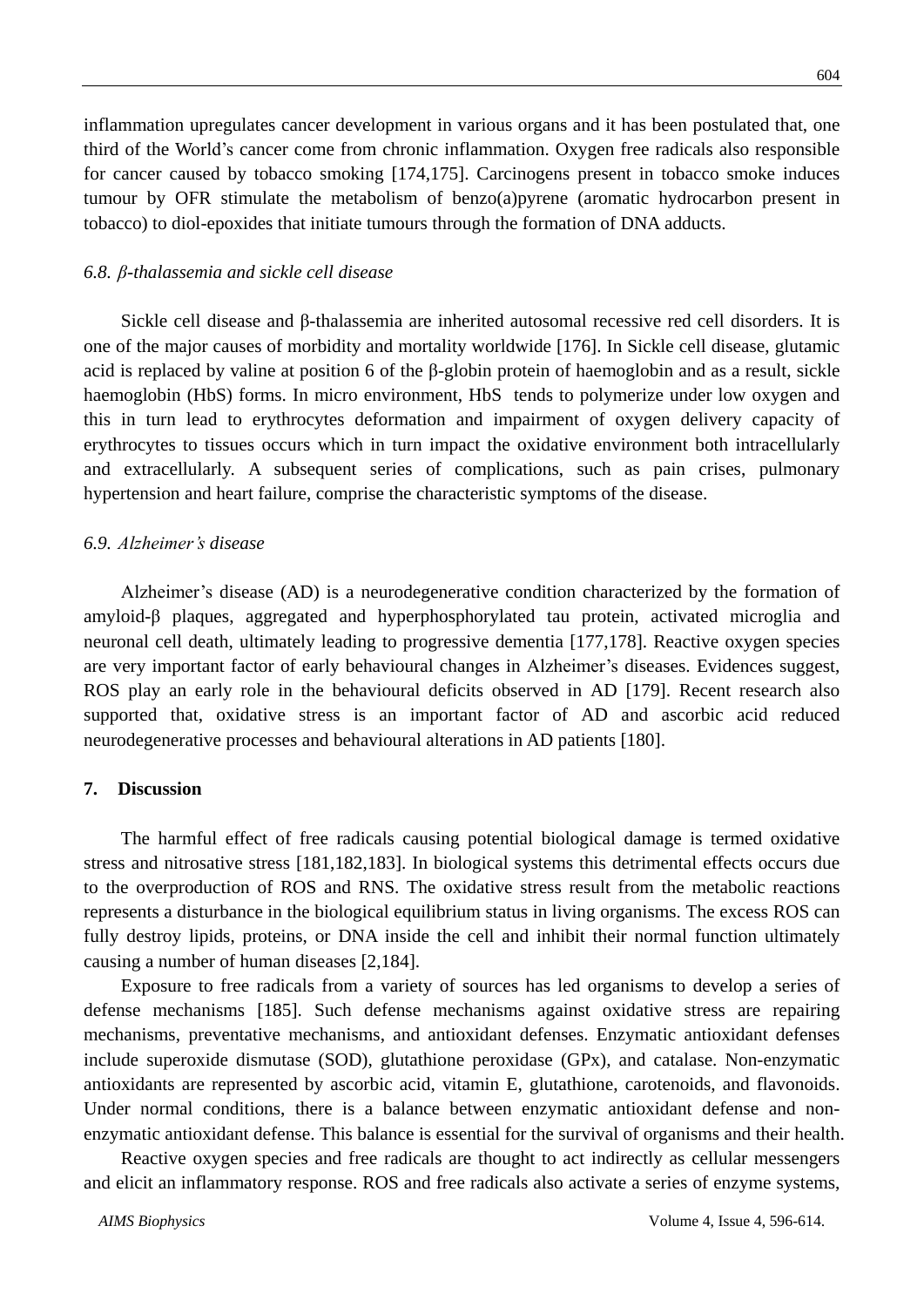including protein kinases, protein phosphatases, transcription factors and heat shock proteins. ROS are also critical for gene expression which encodes inflammatory proteins e.g. proteinases involved in tissue destruction such as collagenases and gelatinases. In the case of rheumatoid arthritis, rheumatoid factor binds IgG when it is exposed to free radicals and ultimately stimulates the production of more free radicals and then attacks the cartilage matrix.

ROS and RNS are products of normal cellular metabolism and are known to act as secondary messengers controlling different normal physiological functions of the organism. Overproduction of ROS, either by excessive stimulation of NAD(P)H by cytokines, or by the mitochondrial electron transport chain and xanthine oxidase result in oxidative stress which ultimately destroy the cell structures.

## **8. Conclusion**

A balance between free radicals and antioxidants is necessary for proper physiological function in the body. Cellular damage by free radicals contributes to the etiology of many chronic health problems. Antioxidant prevents free radical induced tissue damage by preventing the formation of radicals, scavenging them, or by promoting their decomposition. Many factors regulate the production of free radicals by the mitochondrial respiratory chain. In general, these factors alter the inner mitochondrial membrane potential and the rate of electron transport. Oxygen concentration plays an important role in determining which free radicals are generated. Although evidence points to a role in these mitochondrial free radicals in intracellular signaling pathways, the challenge is to determine which free radicals are involved and the precise mechanisms by which they alter the activity of components of these signaling pathways. ROS and RNS are known to act as secondary messengers controlling various normal physiological functions of the organism. Oxidative stress is a harmful process and can damage cell structures which ultimately can develop inflammatory diseases. In the near future, development of effective and economical nonsteroidal anti-inflammatory drugs with minimal or no gastrointestinal side effects will be an area of importance of drug discovery pharmaceutical industry.

## **Conflict of Interest**

The authors have declared that no conflict of interest exists.

## **References**

- 1. [Stohs](https://www.ncbi.nlm.nih.gov/pubmed/?term=Stohs%20SJ%5BAuthor%5D&cauthor=true&cauthor_uid=8852268) SJ (1995) The role of free radicals in toxicity and disease. *J Basic Clin Physiol [Pharmacol](https://www.ncbi.nlm.nih.gov/pubmed/8852268)* 6: 205–228.
- 2. [Florence](https://www.ncbi.nlm.nih.gov/pubmed/?term=Florence%20TM%5BAuthor%5D&cauthor=true&cauthor_uid=7619452) TM (1995) The role of free radicals in disease. *Aust N Z J [Ophthalmol](https://www.ncbi.nlm.nih.gov/pubmed/7619452)* 23: 3–7.
- 3. Harrison D, Griendling KK, Landmesser U, et al. (2003) Role of oxidative stress in atherosclerosis. *Am J Cardiol* 91: 7A–11A.
- 4. Rahman T, Hosen I, Islam MMT, et al. (2012) Oxidative stress and human health. *Adv Biosci Biot*  $3.997 - 1019$
- 5. [Ríos-Arrabal](https://www.ncbi.nlm.nih.gov/pubmed/?term=R%C3%ADos-Arrabal%20S%5BAuthor%5D&cauthor=true&cauthor_uid=24024092) S, [Artacho-Cordón](https://www.ncbi.nlm.nih.gov/pubmed/?term=Artacho-Cord%C3%B3n%20F%5BAuthor%5D&cauthor=true&cauthor_uid=24024092) F, [León](https://www.ncbi.nlm.nih.gov/pubmed/?term=Le%C3%B3n%20J%5BAuthor%5D&cauthor=true&cauthor_uid=24024092) J, et al. (2013) Involvement of free radicals in breast cancer. *[Springerplus](https://www.ncbi.nlm.nih.gov/pubmed/24024092)* 2: 404.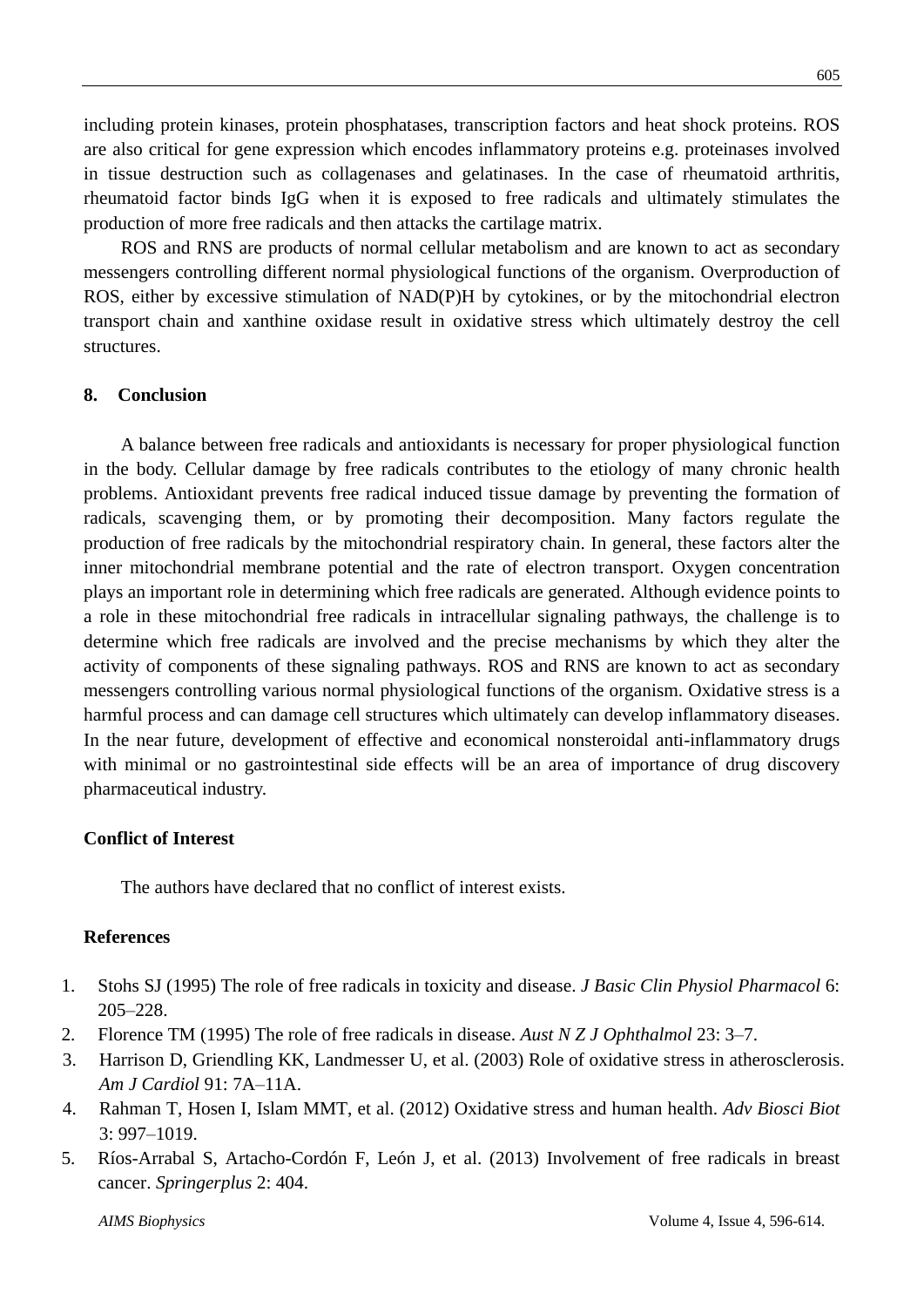606

- 6. Cadenas E, Sies H (1998) The lag phase. *Free Radic Res* 28: 601–609.
- 7. Kovacic P, Pozos RS, Somanathan R, et al. (2005) Mechanism of mitochondrial uncouplers, inhibitors, and toxins: Focus on electron transfer, free radicals, and structure-activity relationships. *Curr Med Chem* 12: 2601–2623.
- 8. Valko M, Izakovic M, Mazur M, et al. (2004) Role of oxygen radicals in DNA damage and cancer incidence. *Mol Cell Biochem* 266: 37–56.
- 9. Phaniendra A, Jestadi DB, Periyasamy L (2015) Free radicals: properties, sources, targets, and their implication in various diseases. *Ind J Clin Biochem* 30: 11–26.
- 10. Valko M, Morris H, Cronin MTD (2005) Metals, toxicity and oxidative stress. *Curr Med Chem* 12: 1161–1208.
- 11. Poyton RO, Ball KA, Castello PR (2009) Mitochondrial generation of free radicals and hypoxic signaling. *Trends Endocrin Met* 20: 332–340.
- 12. Turrens JF (2003) Mitochondrial formation of reactive oxygen species. *J Physiol* 552: 335–344.
- 13. [Sumbayev](https://www.ncbi.nlm.nih.gov/pubmed/?term=Sumbayev%20VV%5BAuthor%5D&cauthor=true&cauthor_uid=17444949) VV, [Yasinska](https://www.ncbi.nlm.nih.gov/pubmed/?term=Yasinska%20IM%5BAuthor%5D&cauthor=true&cauthor_uid=17444949) IM (2007) Mechanisms of hypoxic signal transduction regulated by reactive nitrogen species. *Scand J [Immunol](https://www.ncbi.nlm.nih.gov/pubmed/17444949)* 65: 399–406.
- 14. Reuter S, Gupta SC, Chaturvedi MM, et al. (2010) Oxidative stress, inflammation, and cancer: how are they linked? *Free Radic Bio Med* 49: 1603–1616.
- 15. Arulselvan P, Fard MT, Tan WS, et al. (2016) Role of Aantioxidants and natural products in inflammation. *Oxid Med Cell Longev*: 5276130.
- 16. Sun J, Trumpower BL (2003) Superoxide anion generation by the cytochrome bc1 complex. *Arch Biochem Biophys* 419: 198–206.
- 17. Henson P, Larsen G, Henson J, et al. (1984) Resolution of pulmonary inflammation. *Fed Proc* 43: 2799–2806.
- 18. Schmid-Schonbein GW (2006) Analysis of inflammation. *Annu Rev Biomed Eng* 8: 93–151.
- 19. Markiewski MM, Lambris JD (2007) The role of complement in inflammatory diseases from behind the scenes into the spotlight. *AM J Pathol* 171: 715–727.
- 20. [Eaves-Pyles](https://www.ncbi.nlm.nih.gov/pubmed/?term=Eaves-Pyles%20T%5BAuthor%5D&cauthor=true&cauthor_uid=17900983) T, [Allen](https://www.ncbi.nlm.nih.gov/pubmed/?term=Allen%20CA%5BAuthor%5D&cauthor=true&cauthor_uid=17900983) CA, [Taormina](https://www.ncbi.nlm.nih.gov/pubmed/?term=Taormina%20J%5BAuthor%5D&cauthor=true&cauthor_uid=17900983) J, et al. (2008) *Escherichia coli* isolated from a Crohn's disease patient adheres, invades, and induces inflammatory responses in polarized intestinal epithelial cells. *Int J Med [Microbiol](https://www.ncbi.nlm.nih.gov/pubmed/?term=Escherichia+coli+isolated+from+a+Crohn%E2%80%99s+disease+patient+adheres%2C+invades%2C+and+induces+inflammatory+responses+in+polarized+intestinal+epithelial+cells)* 298: 397–409.
- 21. Ferguson LR (2010) Chronic inflammation and mutagenesis. *Mutat Res* 690: 3–11.
- 22. Weber A, Boege Y, Reisinger F, et al. (2011) Chronic liver inflammation and hepatocellular carcinoma: persistence matters. *Swiss Med Wkly* 141: w13197.
- 23. Gomberg M (1900) An incidence of trivalent carbon trimethylphenyl. *J Am Chem Soc* 22: 757–771.
- 24. Gerschman R, Gilbert DL, Nye SW, et al. (1954) Oxygen poisoning and x-irradiation-A mechanism in common. *Science* 119: 623–626.
- 25. Commoner B, Townsend J, Pake GE (1954) Free radicals in biological materials. *Nature* 174: 689–691.
- 26. McCord JM, Fridovich I (1969) Superoxide dismutase an enzymatic function for erythrocuprein (chemocuprein). *J Biol Chem* 244: 6049–6055.
- 27. Babior BM, Kipnes RS, Curnutte JT (1973) Biological defense [mechanisms.](https://www.ncbi.nlm.nih.gov/pubmed/4346473) The production by leukocytes of superoxide, a potential [bactericidal](https://www.ncbi.nlm.nih.gov/pubmed/4346473) agent. *J Clin Invest* 52: 741–744.
- 28. Babior BM, Curnutte JT, Kipnes RS (1975) Biological defense [mechanisms.](https://www.ncbi.nlm.nih.gov/pubmed/1089740) Evidence for the [participation](https://www.ncbi.nlm.nih.gov/pubmed/1089740) of superoxide in bacterial killing by xanthine oxidase. *J Lab Clin Med* 85: 235–244.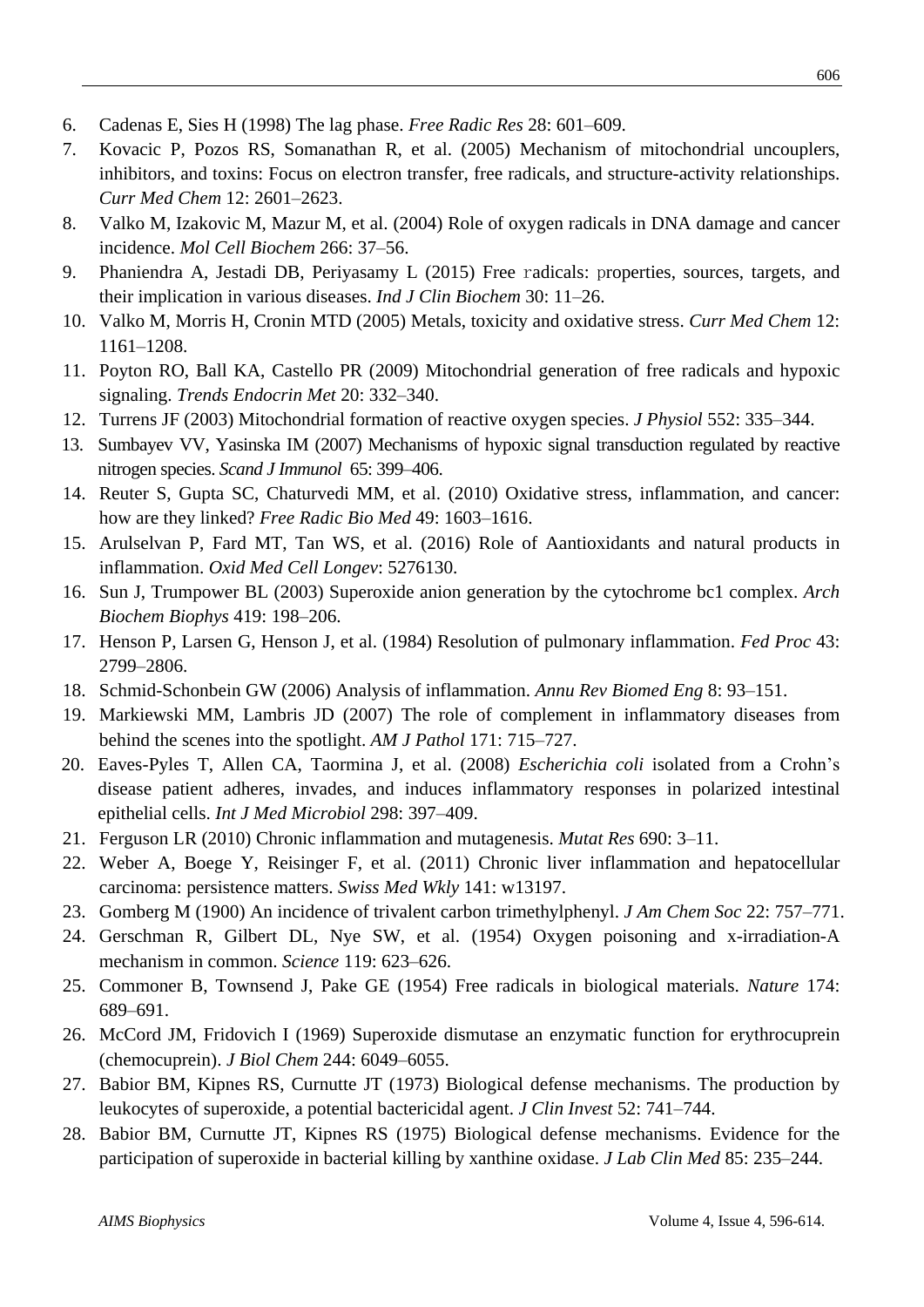- 29. [Hassett](https://www.ncbi.nlm.nih.gov/pubmed/?term=Hassett%20DJ%5BAuthor%5D&cauthor=true&cauthor_uid=2820968) DJ, [Britigan](https://www.ncbi.nlm.nih.gov/pubmed/?term=Britigan%20BE%5BAuthor%5D&cauthor=true&cauthor_uid=2820968) BE, [Svendsen](https://www.ncbi.nlm.nih.gov/pubmed/?term=Svendsen%20T%5BAuthor%5D&cauthor=true&cauthor_uid=2820968) T, et al. (1987) Bacteria form intracellular free radicals in response to paraquat and streptonigrin. Demonstration of the potency of hydroxyl radical. *J [Biol](https://www.ncbi.nlm.nih.gov/pubmed/2820968) [Chem](https://www.ncbi.nlm.nih.gov/pubmed/2820968)* 262: 13404–13408.
- 30. Halliwell B, Gutteridge JMC (1989) Free radicals in biology and medicine, Clarendon Press.
- 31. Kohen R, Nyska A (2002) Invited review oxidation of biological systems: oxidative stress phenomena, antioxidants, redox reactions, and methods for their quantification. *Toxicol Pathol* 30: 620.
- 32. Halliwell B (2001) Free Radicals and other reactive species in disease.
- 33. Mugoni V, Santoro MM (2013) Manipulating redox signaling to block tumor angiogenesis, research directions in tumor angiogenesis, Chai JY, Editor.
- 34. Valko M, Leibfritz D, Moncol J, et al. (2007) Free radicals and antioxidants in normal physiological functions and human disease. *Int J Biochem Cell Bio* 39: 44–84.
- 35. Miller DM, Buettner GR, Aust SD (1990) Transition metals as catalysts of "autoxidation" reactions. *Free Radic Bio Med* 8: 95–108.
- 36. [Lushchak](https://www.ncbi.nlm.nih.gov/pubmed/?term=Lushchak%20VI%5BAuthor%5D&cauthor=true&cauthor_uid=26417312) VI (2014) Classification of oxidative stress based on its intensity. *[Excli](https://www.ncbi.nlm.nih.gov/pubmed/26417312) J* 13: 922–937.
- 37. Nita M, Grzybowski A (2016) The role of the reactive oxygen species and oxidative stress in the pathomechanism of the age-related ocular diseases and other pathologies of the anterior and posterior eye segments in adults. *Oxid Med Cell Longev* 1–23.
- 38. [Bagheri](https://www.ncbi.nlm.nih.gov/pubmed/?term=Bagheri%20F%5BAuthor%5D&cauthor=true&cauthor_uid=27667751) F, [Khori](https://www.ncbi.nlm.nih.gov/pubmed/?term=Khori%20V%5BAuthor%5D&cauthor=true&cauthor_uid=27667751) V, [Alizadeh](https://www.ncbi.nlm.nih.gov/pubmed/?term=Alizadeh%20AM%5BAuthor%5D&cauthor=true&cauthor_uid=27667751) AM, et al. (2016) Reactive oxygen species-mediated cardiacreperfusion injury: Mechanisms and therapies. *[Life](https://www.ncbi.nlm.nih.gov/pubmed/27667751) Sci* 16: 30570–30577.
- 39. Lobo V, Patil A, Phatak A, et al. (2010) Free radicals, antioxidants and functional foods: impact on human health, *Pharmacogn Rev* 4: 118–126.
- 40. Inoue M, Sato EF, Nishikawa M, et al. (2003) Mitochondrial generation of reactive oxygen species and its role in aerobic life. *Curr Med Chem* 10: 2495.
- 41. Tandon V, Gupta BM, Tandon R (2005) Free radicals/Reactive oxygen species. *JK-Practioner* 12: 143–148.
- 42. Bandyopadhyay U, Das D, Banerjee RK (1999) Reactive oxygen species: Oxidative damage and pathogenesis. *Curr Sci* 77: 658–665.
- 43. Ashok S, Jayashree G, Pankaja N (2012) Effect of free radicals & antioxidants on oxidative stress: a review. *J D & A Sci* 1: 63–66.
- 44. [Dröse](https://www.ncbi.nlm.nih.gov/pubmed/?term=Dr%C3%B6se%20S%5BAuthor%5D&cauthor=true&cauthor_uid=22729857) S, [Brandt](https://www.ncbi.nlm.nih.gov/pubmed/?term=Brandt%20U%5BAuthor%5D&cauthor=true&cauthor_uid=22729857) U (2012) Molecular mechanisms of superoxide production by the mitochondrial respiratory chain. *Adv Exp [Med](https://www.ncbi.nlm.nih.gov/pubmed/22729857) Bio* 748: 145–69.
- 45. Slater TF (1985) Free radical mechanism in tissue injury. *J Biochem* 222: 1–15.
- 46. Valko M, Rhodes CJ, Moncol J, et al. (2006) Free radicals, metals and antioxidants in oxidative stress-induced cancer. *Chem Biol Interact* 160: 1–40.
- 47. Sies H (1997) Oxidative stress: Oxidants and antioxidants. *Exp Physiol* 82: 291.
- 48. Simon HU, Haj-Yehia A, Levi-Schaffer F (2000) Role of reactive oxygen species (ROS) in the apoptosis induction. *Apoptosis* 5: 415.
- 49. Halliwell B, Murcia MA, Chirico S, et al. (1995) Free radicals and antioxidants in food and in vivo: what they do and how they work. *Crit Rev Food Sci Nutr* 35: 7–20.
- 50. Young IS, Woodside JV (2001) Antioxidants in health and disease. *J Clin Pathol* 54: 176–186.
- 51. Sisein EA (2014) Biochemistry of free radicals and antioxidants. *Sch Acad J Biosci* 2: 110–118.
- 52. Shetti N, Patil R (2011) Antioxidants: Its beneficial role against health damaging free radical. *World J Sci Technol* 1: 46–51.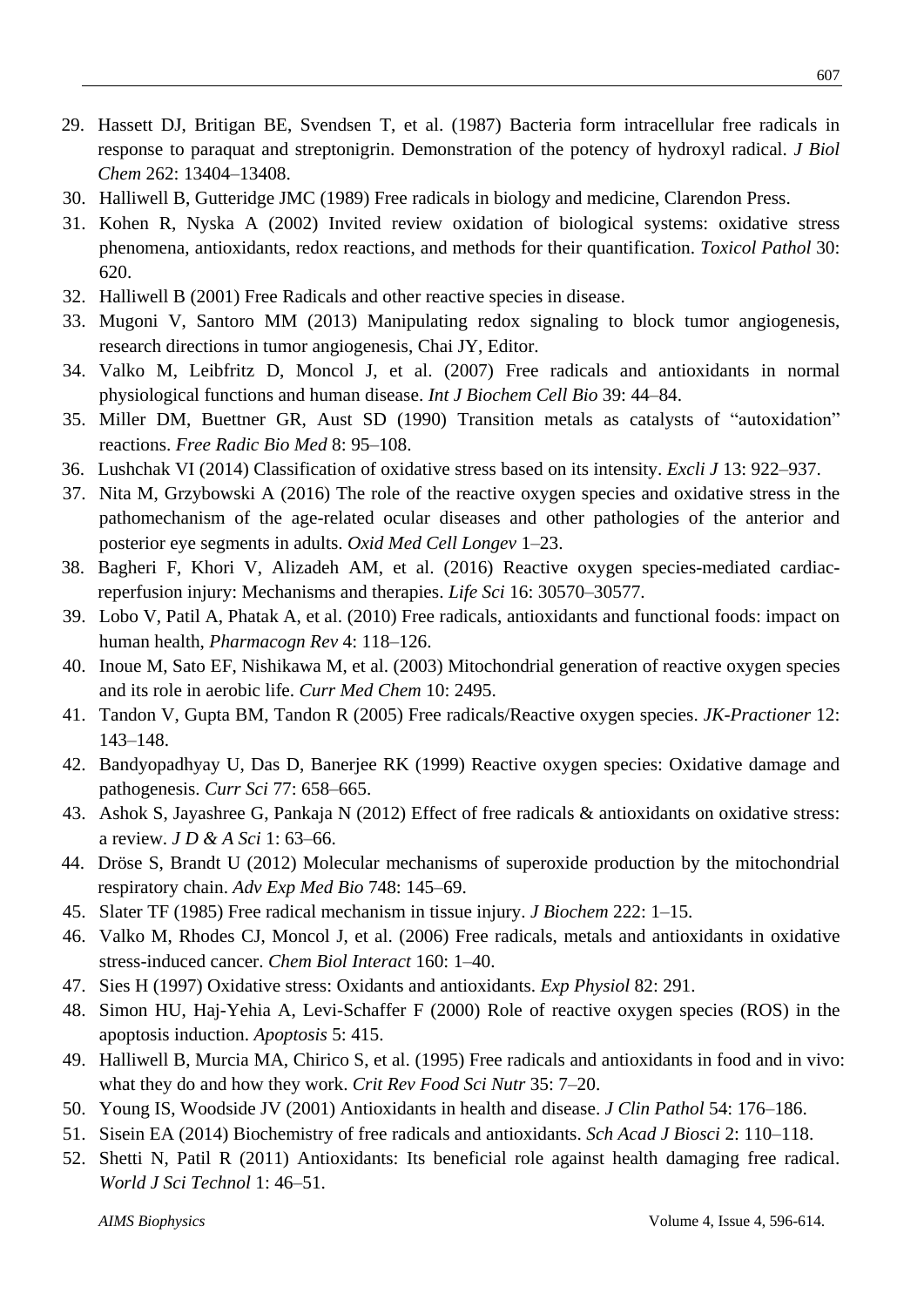- 53. Katakwar P, Metgud R, Naik S, et al. (2016) Oxidative stress marker in oral cancer: a review. *J Can Res Ther* 12: 438–446.
- 54. [Hayyan](https://www.ncbi.nlm.nih.gov/pubmed/?term=Hayyan%20M%5BAuthor%5D&cauthor=true&cauthor_uid=26875845) M, [Hashim](https://www.ncbi.nlm.nih.gov/pubmed/?term=Hashim%20MA%5BAuthor%5D&cauthor=true&cauthor_uid=26875845) MA, [AlNashef](https://www.ncbi.nlm.nih.gov/pubmed/?term=AlNashef%20IM%5BAuthor%5D&cauthor=true&cauthor_uid=26875845) IM (2016) Superoxide Ion: Generation and Chemical Implications. *[Chem](https://www.ncbi.nlm.nih.gov/pubmed/26875845) Rev* 116: 3029–3085.
- 55. Michelson AM, McCord JM, Fridovich I (1977) Superoxide and Superoxide Dismutases. London: Academic Press, 320.
- 56. Afanas'ev I (2015) Mechanisms of superoxide signaling in epigenetic processes: relation to aging and cancer, aging and disease. *[Aging](https://www.ncbi.nlm.nih.gov/pubmed/?term=Mechanisms+of+Superoxide+Signaling+in+Epigenetic+Processes%3A+Relation+to+Aging+and+Cancer%2C+Aging+and+Disease) Dis* 6: 216–227.
- 57. Ardan T, Kovaceva J, CejkováJ (2004) Comparative histochemical and immunohistochemical study on xanthine oxidoreductase/xanthine oxidase in mammalian corneal epithelium. *Acta Histochemica* 106: 69–75.
- 58. Muller FL, Lustgarten MS, Jang Y, et al. (2007) Trends in oxidative aging theories. *Free Radic. Biol. Med* 43: 477–503.
- 59. Kontos HA, Wei EP, Ellis EF, et al. (1985) Appearance of superoxide anion radical in cerebral extracellular space during increased prostaglandin synthesis in cats. *Circ Res* 57: 142–151.
- 60. McIntyre M, Bohr DF, Dominiczak AF (1999) Endothelial function in hypertension. *Hypertension* 34: 539–545.
- 61. Roy P, Roy SK, Mitra A, et al. (1994) Superoxide generation by lipoxygenase in the presence of NADH and NADPH. *Biochim. Biophys. Acta* 1214: 171–179.
- 62. Montezano AC, Touyz RM (2014) Reactive oxygen species, vascular noxs, and hypertension: focus on translational and clinical research. *Antioxid Redox Sig* 20: 164–182.
- 63. Marchi KC, Ceron CS, Muniz JJ (2016) NADPH oxidase plays a role on ethanol-Induced hypertension and Reactive Oxygen Species generation in the vasculature. *Alcohol Alcoholism* 51: 522–534.
- 64. Bielski BHJ, Cabelli DE (1996) Superoxide and hydroxyl radical chemistry in aqueous solution. *A Oxy Chem*: 66–104.
- 65. De Grey AD (2002) HO2\*: the forgotten radical. *[DNA](https://www.ncbi.nlm.nih.gov/pubmed/12042065) Cell Biol* 21: 251-257.
- 66. Cerruti PA (1985) Pro-oxidant states and tumor activation. *Science* 227: 375–381.
- 67. [Kelley](https://www.ncbi.nlm.nih.gov/pubmed/?term=Kelley%20EE%5BAuthor%5D&cauthor=true&cauthor_uid=19941951) EE, [Khoo](https://www.ncbi.nlm.nih.gov/pubmed/?term=Khoo%20NK%5BAuthor%5D&cauthor=true&cauthor_uid=19941951) NK, [Hundley](https://www.ncbi.nlm.nih.gov/pubmed/?term=Hundley%20NJ%5BAuthor%5D&cauthor=true&cauthor_uid=19941951) NJ et al. (2010) Hydrogen peroxide is the major oxidant product of xanthine oxidase. *Free [Radic](https://www.ncbi.nlm.nih.gov/pubmed/19941951) Biol Med* 48: 493–498.
- 68. [Chance](https://www.ncbi.nlm.nih.gov/pubmed/?term=Chance%20B%5BAuthor%5D&cauthor=true&cauthor_uid=37532) B, [Sies](https://www.ncbi.nlm.nih.gov/pubmed/?term=Sies%20H%5BAuthor%5D&cauthor=true&cauthor_uid=37532) H, [Boveris](https://www.ncbi.nlm.nih.gov/pubmed/?term=Boveris%20A%5BAuthor%5D&cauthor=true&cauthor_uid=37532) A (1979) Hydroperoxide metabolism in mammalian organs. *[Physiol](https://www.ncbi.nlm.nih.gov/pubmed/37532) [Rev](https://www.ncbi.nlm.nih.gov/pubmed/37532)* 59: 527–605.
- 69. Halliwell B, Clement MV, Long LH (2000) [Hydrogen peroxide](https://www.ncbi.nlm.nih.gov/pubmed/11108833) in the human body. *FEBS Lett* 486:  $10-3$ .
- 70. [Fisher AE,](https://www.ncbi.nlm.nih.gov/pubmed/?term=Fisher%20AE%5BAuthor%5D&cauthor=true&cauthor_uid=15003509) [Maxwell SC,](https://www.ncbi.nlm.nih.gov/pubmed/?term=Maxwell%20SC%5BAuthor%5D&cauthor=true&cauthor_uid=15003509) [Naughton DP](https://www.ncbi.nlm.nih.gov/pubmed/?term=Naughton%20DP%5BAuthor%5D&cauthor=true&cauthor_uid=15003509) (2004) Superoxide and hydrogen peroxide suppression by metal ions and their EDTA complexes. *[Biochem Biophys Res Commun.](https://www.ncbi.nlm.nih.gov/pubmed/15003509)* 316: 48-51.
- 71. Mates JM, Perez-Gomez C, Nunez de Castro I (1999) Antioxidant enzymes and human diseases. *Clin Biochem* 32: 595–603.
- 72. Chae HZ, Kang SW, Rhee SG (1999) Isoforms of mammalian peroxiredoxin that reduce peroxides in presence of thioredoxin. *Meth Enzymol* 300: 219–226.
- 73. Halliwell B, Gutteridge JMC (1999) Free radicals in biology and medicine, 3 Eds., Oxford University Press, 1–936.
- 74. [Dirmeier](https://www.ncbi.nlm.nih.gov/pubmed/?term=Dirmeier%20R%5BAuthor%5D&cauthor=true&cauthor_uid=15063700) R, [O'Brien](https://www.ncbi.nlm.nih.gov/pubmed/?term=O%27Brien%20K%5BAuthor%5D&cauthor=true&cauthor_uid=15063700) K, [Engle](https://www.ncbi.nlm.nih.gov/pubmed/?term=Engle%20M%5BAuthor%5D&cauthor=true&cauthor_uid=15063700) M, et al. (2004) Measurement of oxidative stress in cells exposed to hypoxia and other changes in oxygen concentration. *Meth [Enzymol](https://www.ncbi.nlm.nih.gov/pubmed/?term=Measurement+of+oxidative+stress+in+cells+exposed+to+hypoxia+and+other+changes+in+oxygen+concentration)* 381: 589–603.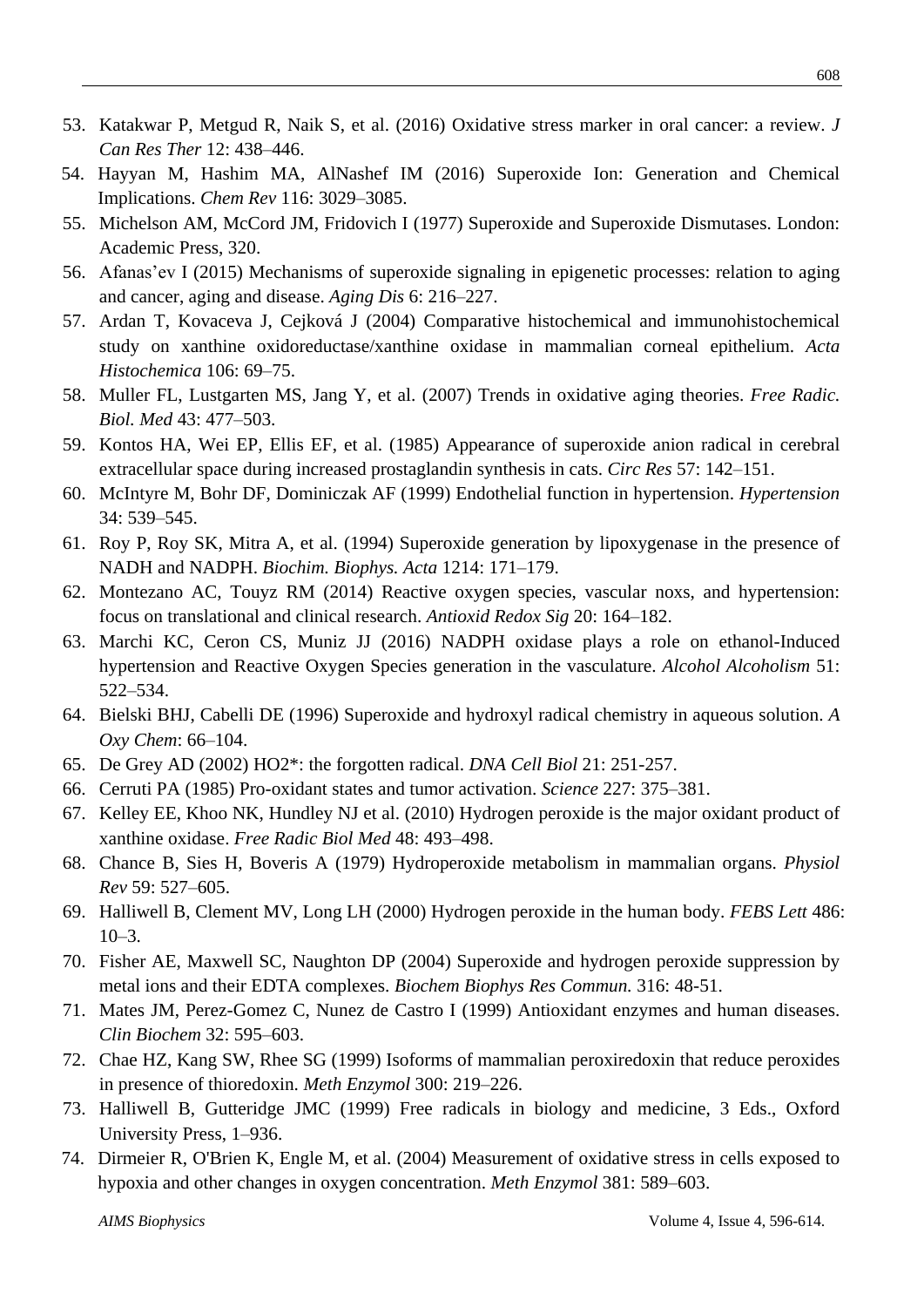- 75. Stadtman ER (2004) Role of oxidant species in aging. *Curr Med Chem* 11: 1105–1112.
- 76. Uchida K (2003) 4-Hydroxy-2-nonenal: a product and mediator of oxidative stress. *Prog Lipid Res* 42: 318–343.
- 77. Maxwell SRJ, Lip GYH (1997) Free radicals and antioxidants in cardiovascular disease. *Brit J Clin Pharmaco* 44: 307–317.
- 78. Menotti A, Kromhout D, Blackburn H, et al. (1999) Food intake patterns and 25 year mortality from coronary heart disease: cross-cultural correlations in the Seven Countries Study. *Eur J Epidemiol* 15: 507–515.
- 79. Lim SS, Vos T, Flaxman AD, et al. (2012) A comparative risk assessment of burden of disease and injury attributable to 67 risk factors and risk factor clusters in 21 regions, 1990-2010: a systematic analysis for the Global Burden of Disease Study 2010. *Lancet* 380: 2224–2260.
- 80. Heron M (2013) Deaths: leading causes for 2010. *Natl Vital Stat Rep* 62: 1–96.
- 81. Kadhum M, Sweidan A, Jaffery AE, et al. (2015) A review of the health effects of smoking shisha. *Clin Med* 15: 263–266.
- 82. Morris PB, Ference BA, Jahangir E, et al. (2015) Cardiovascular effects of exposure to cigarette smoke and electronic cigarettes: clinical perspectives from the prevention of cardiovascular disease section leadership council and early career councils of the American college of cardiology. *J Am Col Cardiol* 66: 1378–1391.
- 83. Jensen IJ, Mæhre HK (2016) Preclinical and clinical studies on antioxidative, antihypertensive and cardioprotective effect of marine proteins and peptides—a review. *Mar Drugs* 14: 211.
- 84. Reid MB (2001) Redox modulation of skeletal muscle contraction: what we know and what we don't. *Brit J Radiol* 90: 724–731.
- 85. Kukreja RC, Hess ML (1992) The oxygen free-radical system-From equations through membrane– protein interactions to cardiovascular injury and protection. *Cardiovasc Res* 26: 641–655.
- 86. Panth N, Paudel KR, Parajuli K (2016) Reactive oxygen species: a key hallmark of cardiovascular disease. *Adv [Med](https://www.ncbi.nlm.nih.gov/pubmed/27774507)*: 1–12.
- 87. Sverdlov AL, Elezaby A, Behring JB, et al. (2015) High fat, high sucrose diet causes cardiac mitochondrial dysfunction due in part to oxidative post-translational modification of mitochondrial complex II. *J Mol Cell Cardiol* 78: 165–173.
- 88. Santos CX, Anilkumar N, Zhang M, et al. (2011) Redox signaling in cardiac myocytes. *Free Radic Biol Med* 50: 777–793.
- 89. Ku HJ, Ahn Y, Lee JH (2015) IDH2 deficiency promotes mitochondrial dysfunction and cardiac hypertrophy in mice. *Free Radic Biol Med* 80: 84–92.
- 90. Sverdlov AL, Elezaby A, Qin F, et al. (2016) Mitochondrial reactive oxygen species mediate cardiac structural, functional, and mitochondrial consequences of diet‐induced metabolic heart disease. *J Am Heart Assoc* 5: e002555.
- 91. [Zhang](https://www.ncbi.nlm.nih.gov/pubmed/?term=Zhang%20YB%5BAuthor%5D&cauthor=true&cauthor_uid=27904687) YB, [Meng](https://www.ncbi.nlm.nih.gov/pubmed/?term=Meng%20YH%5BAuthor%5D&cauthor=true&cauthor_uid=27904687) YH, [Chang](https://www.ncbi.nlm.nih.gov/pubmed/?term=Chang%20S%5BAuthor%5D&cauthor=true&cauthor_uid=27904687) S, et al. (2016) High fructose causes cardiac hypertrophy via mitochondrial signaling pathway. *Am J [Transl](https://www.ncbi.nlm.nih.gov/pmc/articles/PMC5126329/) Res* 8: 4869–4880.
- 92. Mellor K, Ritchie RH, Meredith G, et al. (2010) High-fructose diet elevates myocardial superoxide generation in mice in the absence of cardiac hypertrophy. *Nutrition* 26: 842–848.
- 93. Mellor K, Ritchie R, Morris M, et al. (2016) Elevated myocardial superoxide production precedes the cardiac hypertrophy response to a high fructose diet in mice. *Am J Physiol Renal Physiol* 310: 547–559.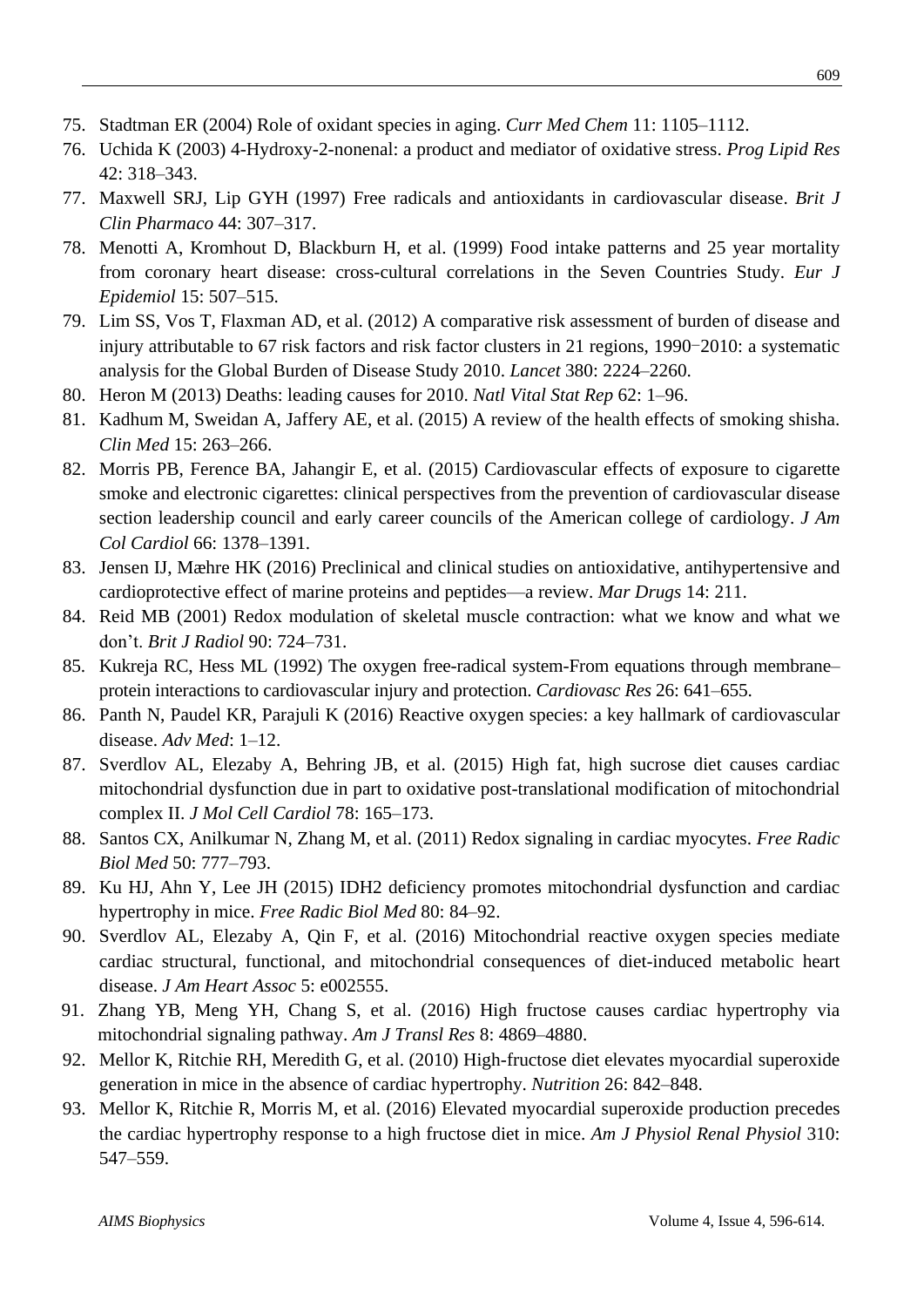- 94. Pryor WA, Stone K (1993) Oxidants in cigarette smoke. Radicals, hydrogen peroxide, peroxynitrate, and peroxynitrite. *Ann N Y Acad Sci* 686: 12–27.
- 95. Barnoya J, Glantz SA (2005) Cardiovascular effects of secondhand smoke: nearly as large as smoking. *Circulation* 111: 2684–2698.
- 96. Jaffa MA, KobeissyF, Al Hariri M et al. (2012) Global renal gene expression profiling analysis in B2-kinin receptor null mice: impact of diabetes. *PloS One 7*: e44714.
- 97. Al Hariri M, Zibara K, Farhat W, et al. (2016) Cigarette smoking-induced cardiac hypertrophy, vascular inflammation and injury are attenuated by antioxidant supplementation in an animal model. *Front Pharmacol* 7: 397.
- 98. He F, Zuo L (2015) Redox roles of reactive oxygen species in cardiovascular diseases. *Int J [Mol](https://www.ncbi.nlm.nih.gov/pubmed/26610475) [Sci](https://www.ncbi.nlm.nih.gov/pubmed/26610475)* 16: 27770–27780.
- 99. [Maritim](https://www.ncbi.nlm.nih.gov/pubmed/?term=Maritim%20A%5BAuthor%5D&cauthor=true&cauthor_uid=12815616) A, [Dene](https://www.ncbi.nlm.nih.gov/pubmed/?term=Dene%20BA%5BAuthor%5D&cauthor=true&cauthor_uid=12815616) BA, [Sanders](https://www.ncbi.nlm.nih.gov/pubmed/?term=Sanders%20RA%5BAuthor%5D&cauthor=true&cauthor_uid=12815616) RA, et al. (2003) Effects of pycnogenol treatment on oxidative stress in streptozotocin-induced diabetic rats. *J [Biochem](https://www.ncbi.nlm.nih.gov/pubmed/12815616) Mol Toxicol* 17: 193–199.
- 100. Movahedian A, Zolfaghari B, Sajjadi SE, et al. (2010) Antihyperlipidemic effect of *Peucedanum pastinacifolium* extract in streptozotocin-induced diabetic rats. *Clinics* (Sao Paulo) 65: 629–933.
- 101. Iravani S, Zolfaghari B (2011) Pharmaceutical and nutraceutical effects of *Pinus pinaster* bark extract. *Res Pharm Sci* 6: 1–11.
- 102. Golbidi S, Badran M, Laher I (2012) Antioxidant and anti-inflammatory effects of exercise in diabetic patients. *Exp Diabetes Res*: 1–16.
- 103. Schönlau F, Rohdewald P (2001) Pycnogenol for diabetic retinopathy. A review. *Int Ophthalmol* 24: 161–171.
- 104. Voutilainen S, Nurmi T, Mursu J, et al. (2006) Carotenoids and cardiovascular health. *Am J Clin Nutr* 83: 1265–1271.
- 105. Bashan N, Kovsan J, Kachko I (2009) Positive and negative regulation of insulin signaling by reactive oxygen and nitrogen species. *Physiol Rev* 89: 27–71.
- 106. Kangralkar VA, Patil SD, Bandivadekar RM (2010) Oxidative stress and diabetes: a review. *Int J Pharm Appl* 1: 38–45.
- 107. Asmat U, Abad K, Ismail K (2016) Diabetes mellitus and oxidative stress—A concise review. *Saudi Pharm J* 24: 547–553.
- 108. Rolo AP, Palmeira CM (2006) Diabetes and mitochondrial function: Role of hyperglycemia and oxidative stress. *Toxicol Appl Pharmacol* 212: 167–178.
- 109. Haidara MA, Yassin HZ, Rateb M, et al. (2006) Role of oxidative stress in development of cardiovascular complications in diabetes mellitus. *Curr Vasc Pharmacol* 4: 215–227.
- 110. Bajaj S, Khan A (2012) Antioxidants and diabetes. *Indian J Endocrinol Metab* 16: S267–S271.
- 111. [Aghadavod](https://www.ncbi.nlm.nih.gov/pubmed/?term=Aghadavod%20E%5BAuthor%5D&cauthor=true&cauthor_uid=27903991) E, [Khodadadi](https://www.ncbi.nlm.nih.gov/pubmed/?term=Khodadadi%20S%5BAuthor%5D&cauthor=true&cauthor_uid=27903991) S, [Baradaran](https://www.ncbi.nlm.nih.gov/pubmed/?term=Baradaran%20A%5BAuthor%5D&cauthor=true&cauthor_uid=27903991) A, et al. (2016) role of oxidative stress and inflammatory factors in diabetic kidney disease. *Iran J [Kidney](https://www.ncbi.nlm.nih.gov/pubmed/27903991) Dis* 10: 337–343.
- 112. Perez-Gutierrez RM, Garcia-Campoy AH, Muñiz-Ramirez A (2016) Properties of flavonoids isolated from the bark of *Eysenhardtia polystachya* and their effect on oxidative stress in streptozotocin-induced diabetes mellitus in mice. *Oxid Med Cell Longev* 9156510.
- 113. Elgazzar MA (2007) Thymoquinone suppresses in vitro production of IL-5 and IL-13 by mast cells in response to lipopolysaccharide stimulation. *Inflamm Res* 56: 345–351.
- 114. Golbidi S, Laher I (2010) Antioxidant therapy in human endocrine disorders. *Med Sci Monitor* 16: 9–24.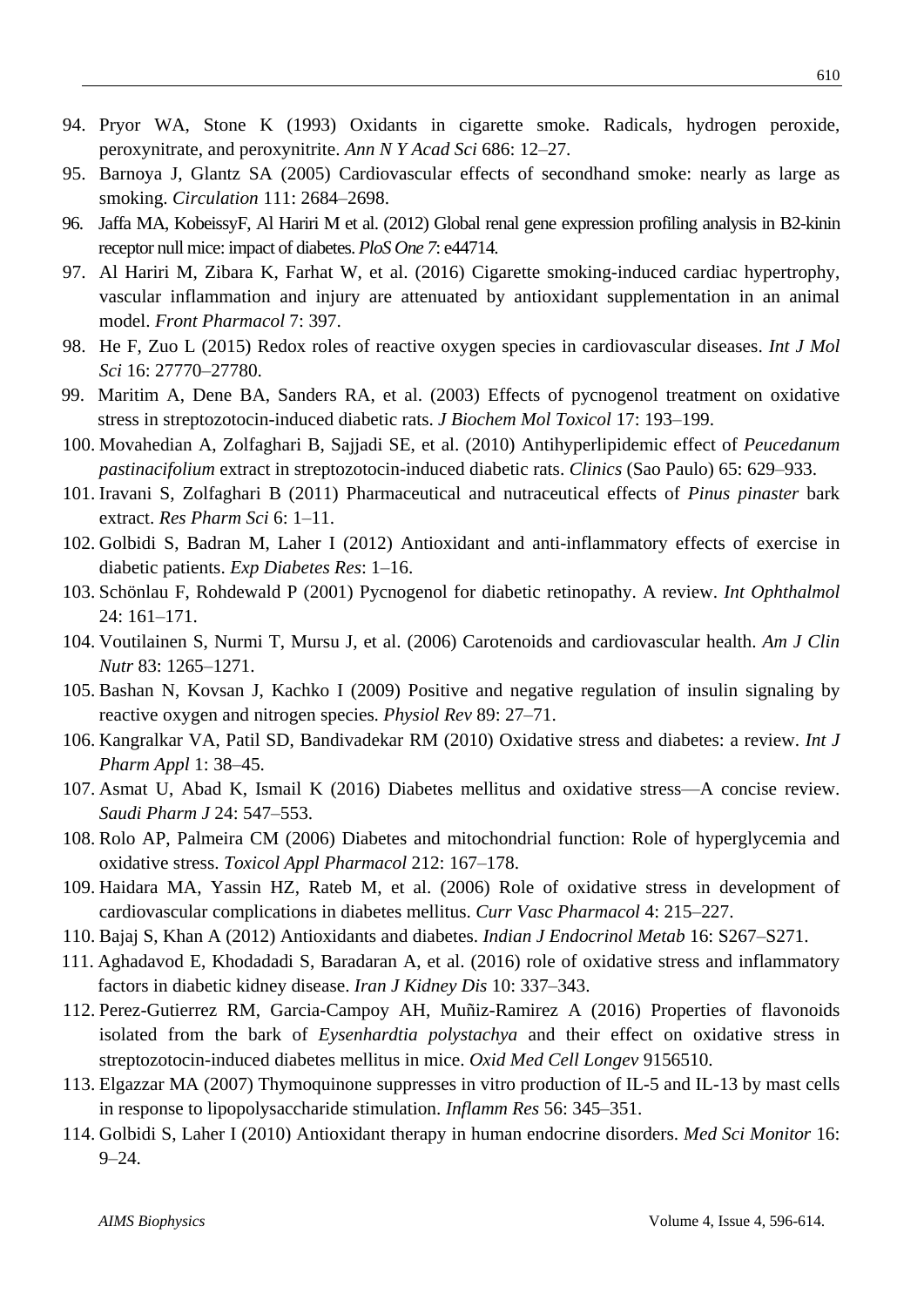- 115. Blumberg RS, Strober W (2001) Prospects for research in inflammatory bowel disease. *JAMA-J Am Med Assoc* 285: 643–647.
- 116. Das R, Trafadar B, Das P, et al. (2015) Anti-inflammatory and regenerative potential of probiotics to combat inflammatory bowel disease (IBD). *J Biotechnol Biomater* 5: 181.
- 117. [Gross](https://www.ncbi.nlm.nih.gov/pubmed/?term=Gross%20V%5BAuthor%5D&cauthor=true&cauthor_uid=7959565) V, [Arndt](https://www.ncbi.nlm.nih.gov/pubmed/?term=Arndt%20H%5BAuthor%5D&cauthor=true&cauthor_uid=7959565) H, [Andus](https://www.ncbi.nlm.nih.gov/pubmed/?term=Andus%20T%5BAuthor%5D&cauthor=true&cauthor_uid=7959565) T, et al. (1994) Free radicals in inflammatory bowel diseases pathophysiology and therapeutic implications. *[Hepatogastroenterology](https://www.ncbi.nlm.nih.gov/pubmed/7959565)* 41: 320–327.
- 118. [Fang](https://www.ncbi.nlm.nih.gov/pubmed/?term=Fang%20J%5BAuthor%5D&cauthor=true&cauthor_uid=26739550) J, [Yin](https://www.ncbi.nlm.nih.gov/pubmed/?term=Yin%20H%5BAuthor%5D&cauthor=true&cauthor_uid=26739550) H, [Liao](https://www.ncbi.nlm.nih.gov/pubmed/?term=Liao%20L%5BAuthor%5D&cauthor=true&cauthor_uid=26739550) L, et al. (2016) Water soluble PEG-conjugate of xanthine oxidase inhibitor, PEG-AHPP micelles, as a novel therapeutic for ROS related inflammatory bowel diseases. *[J](https://www.ncbi.nlm.nih.gov/pubmed/26739550) [Control](https://www.ncbi.nlm.nih.gov/pubmed/26739550) Release* 10: 188–196.
- 119. Narushima S, Spitz DR, Oberley LW, et al. (2003) Evidence for oxidative stress in NSAIDinduced colitis in IL10 mice. *Free Radic Biol Med* 34: 1153–1166.
- 120. Keshavarzian A, Banan A, Farhadi A, et al. (2003) Increases in free radicals and cytoskeletal protein oxidation and nitration in the colon of patients with inflammatory bowel disease. *Gut* 52: 720–728.
- 121. Patel MA, Patel PK, Patel MB (2010) Effects of ethanol extract of Ficus bengalensis (bark) on inflammatory bowel disease. *Indian J Pharmacol* 42: 214–218.
- 122. Moret-Tatay I, Iborra M, Cerrillo E, et al. (2016) Possible biomarkers in blood for crohn's disease: oxidative stress and micrornas—current evidences and further aspects to unravel. *[Oxid](https://www.ncbi.nlm.nih.gov/pubmed/?term=Possible+biomarkers+in+blood+for+crohn%E2%80%99s+disease%3A+oxidative+stress+and+micrornas%E2%80%94current+evidences+and+further+aspects+to+unravel.) Med Cell [Longev](https://www.ncbi.nlm.nih.gov/pubmed/?term=Possible+biomarkers+in+blood+for+crohn%E2%80%99s+disease%3A+oxidative+stress+and+micrornas%E2%80%94current+evidences+and+further+aspects+to+unravel.)* 2325162.
- 123. Abraham C, Medzhitov R (2011) Interactions between the host innate immune system and microbes in inflammatory bowel disease. *Gastroenterology* 140: 1729–1737.
- 124. Cross RK, Wilson KT (2003) Nitric oxide in inflammatory bowel disease. *Inflamm Bowel Dis* 9: 179–189.
- 125. Kimura H, Hokari R, Miura S, et al. (1998) Increased expression of an inducible isoform of nitric oxide synthase and the formation of peroxynitrite in colonic mucosa of patients with active ulcerative colitis. *Gut* 42: 180–187.
- 126. Rachmilewitz D, Eliakim R, Ackerman Z, et al. (1998) Direct determination of colonic nitric oxide level—a sensitive marker of disease activity in ulcerative colitis. *Am J Gastroenterol* 93: 409–412.
- 127. Avdagić N, Zaćiragić A, Babić N, et al. (2013) Nitric oxide as a potential biomarker in inflammatory bowel disease. *Bosn J Basic Med Sci* 13: 5–9.
- 128. Soufli I, Toumi R, Rafa H, et al. (2016) Overview of cytokines and nitric oxide involvement in immuno-pathogenesis of inflammatory bowel diseases. *World J Gastrointest Pharmacol Ther* 7: 353–360.
- 129. Fatani AJ, Alrojayee FS, Parmar MY, et al. (2016) Myrrh attenuates oxidative and inflammatory processes in acetic acid-induced ulcerative colitis. *Exp Ther Med* 12: 730–738.
- 130. Liu [YW,](https://www.ncbi.nlm.nih.gov/pubmed/?term=Liu%20YW%5BAuthor%5D&cauthor=true&cauthor_uid=26925602) Ong [WK,](https://www.ncbi.nlm.nih.gov/pubmed/?term=Ong%20WK%5BAuthor%5D&cauthor=true&cauthor_uid=26925602) Su [YW,](https://www.ncbi.nlm.nih.gov/pubmed/?term=Su%20YW%5BAuthor%5D&cauthor=true&cauthor_uid=26925602) et al. (2016) Anti-inflammatory effects of *Lactobacillus brevis* K65 on RAW 264.7 cells and in mice with dextran sulphate sodium-induced ulcerative colitis. *[Benef](https://www.ncbi.nlm.nih.gov/pubmed/26925602) [Microbes](https://www.ncbi.nlm.nih.gov/pubmed/26925602)* 7: 387–396.
- 131. Kottova M, Pourova J, Voprsalova M (2007) Oxidative stress and its role in respiratory diseases. *Ceska Slov Farm* 56: 215–219.
- 132. Zinellu A, Fois AG, Sotgia S, et al. (2016) Plasma protein thiols: an early marker of oxidative stress in asthma and chronic obstructive pulmonary disease. *Eur J Clin Invest* 46: 181–188.
- 133. Masoli M, Fabian D, Holt S, et al. (2004) The global burden of asthma: Executive summary of the GINA Dissemination Committee report. *Allergy* 59: 469–478.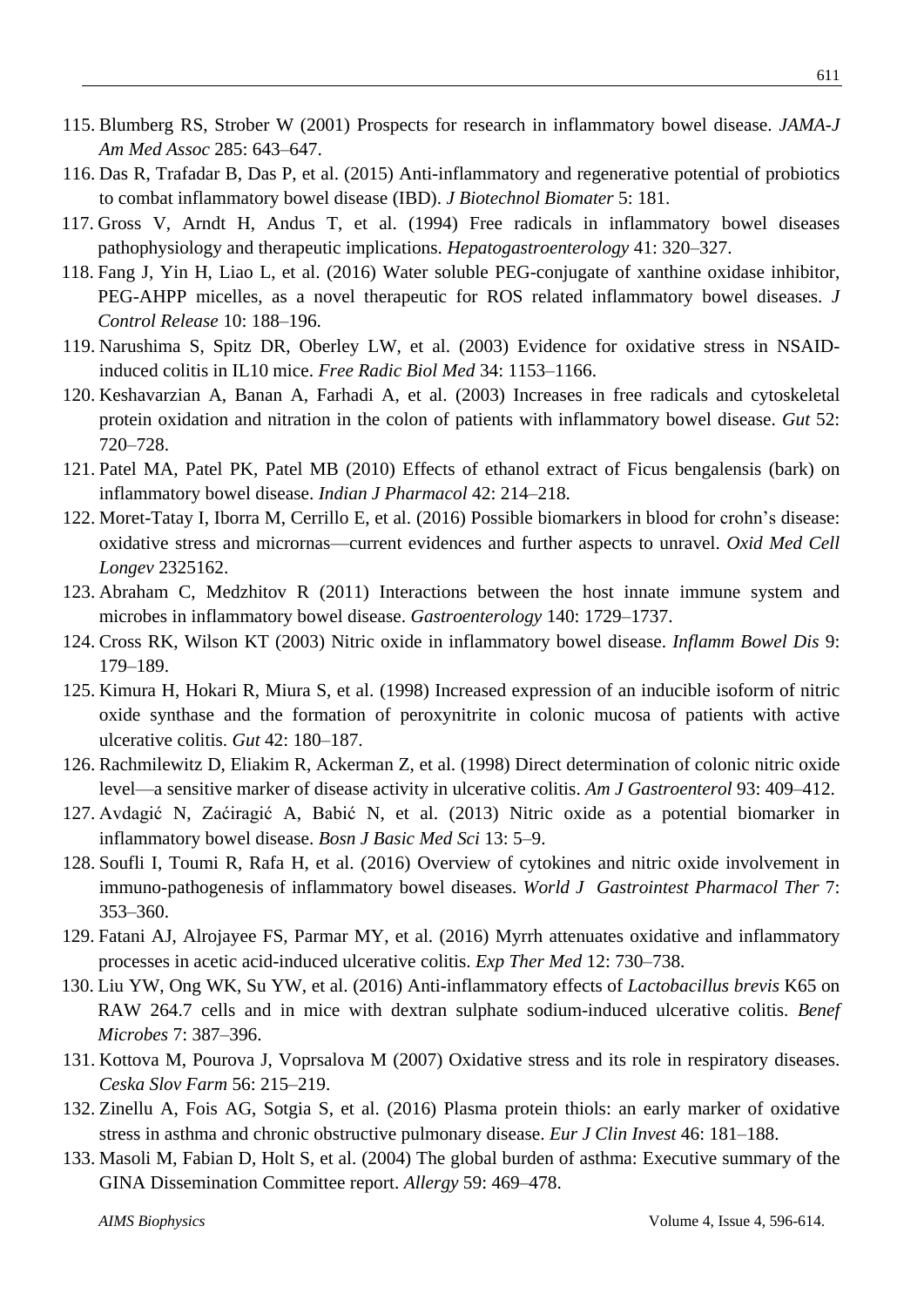- 134. Lemanske RF, Busse WW (2010) Asthma: Clinical Expression and Molecular Mechanisms. *J Allergy Clin Immun* 125: S95–S102.
- 135. Chung KF (1986) Role of inflammation in the hyper reactivity of the airways in asthma. *Thorax* 41: 657–662.
- 136. Barnes PJ (1990) Reactive oxygen species and airway inflammation. *Free Rad Biol Med* 9: 235–243.
- 137. Doelman CJA, Bast A (1990) Oxygen radicals in lung pathology. *Free Rad Biol Med* 9: 381–400.
- 138. Wood LG, Gibson LG, Garg ML (2003) Biomarkers of lipid peroxidation, airway inflammation and asthma. *Eur Respir J* 21: 177–186.
- 139. Terada LS (2006) Specificity in reactive oxidant signaling: Think globally, act locally. *J Cell Biol* 174: 615–623.
- 140. Biagioli MC, Kaul P, Singh I, et al. (1999) The role of oxidative stress in rhinovirus induced elaboration of IL‐8 by respiratory epithelial cells. *Free Rad Biol Med* 26: 454–462.
- 141. [Kanazawa](https://www.ncbi.nlm.nih.gov/pubmed/?term=Kanazawa%20H%5BAuthor%5D&cauthor=true&cauthor_uid=1657539) H, [Kurihara](https://www.ncbi.nlm.nih.gov/pubmed/?term=Kurihara%20N%5BAuthor%5D&cauthor=true&cauthor_uid=1657539) N, [Hirata](https://www.ncbi.nlm.nih.gov/pubmed/?term=Hirata%20K%5BAuthor%5D&cauthor=true&cauthor_uid=1657539) K, et al. (1991) The role of free radicals in airway obstruction in asthmatic patients. *[Chest](https://www.ncbi.nlm.nih.gov/pubmed/1657539)* 100: 1319–1322.
- 142. [Shanmugasundaram](https://www.ncbi.nlm.nih.gov/pubmed/?term=Shanmugasundaram%20KR%5BAuthor%5D&cauthor=true&cauthor_uid=11249929) KR, [Kumar](https://www.ncbi.nlm.nih.gov/pubmed/?term=Kumar%20SS%5BAuthor%5D&cauthor=true&cauthor_uid=11249929) SS, [Rajajee](https://www.ncbi.nlm.nih.gov/pubmed/?term=Rajajee%20S%5BAuthor%5D&cauthor=true&cauthor_uid=11249929) S (2001) Excessive free radical generation in the blood of children suffering from asthma*. Clin [Chim](https://www.ncbi.nlm.nih.gov/pubmed/11249929) Acta* 305: 107–114.
- 143. Rahman I, Biswas SK, Kode A (2006) Oxidant and antioxidant balance in the airways and airway diseases. *Eur J Pharmacol* 533: 222–239.
- 144. Pobed'onna HP (2005) Antioxidant protection, metabolites of nitrogen oxide on the forming of oxidative stress in patients with bronchial asthma. *Lik Sprava*: 36–40.
- 145. Rahman I, Morrison D, Donaldson K, et al. (1996) Systemic oxidative stress in asthma, COPD and smokers. *Am J Respir Crit Care Med* 154: 1055–1060.
- 146. [Muti](https://www.ncbi.nlm.nih.gov/pubmed/?term=Muti%20AD%5BAuthor%5D&cauthor=true&cauthor_uid=27857519) AD, [Pârvu](https://www.ncbi.nlm.nih.gov/pubmed/?term=P%C3%A2rvu%20AE%5BAuthor%5D&cauthor=true&cauthor_uid=27857519) AE, [Muti](https://www.ncbi.nlm.nih.gov/pubmed/?term=Muti%20LA%5BAuthor%5D&cauthor=true&cauthor_uid=27857519) LA, et al. (2016) Vitamin E effect in a rat model of toluene diisocyanate-induced asthma. *Clujul Mel* 89: 499–505.
- 147. Sahiner UM, Birben E, Erzurum S et al. (2011) Oxidative stress in asthma. *World Allergy Organ J* 4: 151–158.
- 148. Tohyama Y, Kanazawa H, Fujiwara F, et al. (2005) Role of nitric oxide on airway microvascular permeability in patients with asthma. *Osaka City Med J* 51: 1–9.
- 149. Wedes SH, Khatri SB, Zhang R, et al. (2009) Noninvasive markers of airway inflammation in asthma. *Clin Transl Sci* 2: 112–117.
- 150. Sanders SP (1999) Nitric oxide in asthma. Pathogenic, therapeutic, or diagnostic? *Am J Respir Cell Mol Biol* 21: 147–149.
- 151. Edwards CRW, Bouchier IAD, (1994) Davidson's Principles and Practice of Medicine. Chirchill Livingstone UK. 16 Eds.
- 152. Kundu S, Ghosh P, Datta S, et al. (2012) Oxidative stress as a potential biomarker for determining disease activity in patients with rheumatoid arthritis. *Free Radic Res* 46: 1482–1489.
- 153. Feely MG, Erickson A, O'Dell JR (2009) Therapeutic options for rheumatoid arthritis. *Expert Opin Pharmacother* 10: 2095.
- 154. Bala A, Haldar PK (2013) Free radical biology in cellular inflammation related to rheumatoid arthritis. *OA Arthritis* 1: 15.
- 155. Mason AD, McManus AT, Pruitt BA (1986) Association of burn mortality and bacteraemia: A 25 year review. *Arch Surg* 121: 1027–1031.
- 156. Al-Jawad FH, Sahib AS, Al-Kaisy AA (2008) Role of antioxidants in the treatment of burn lesions. *Ann Burns Fire Disasters* 21: 186–191.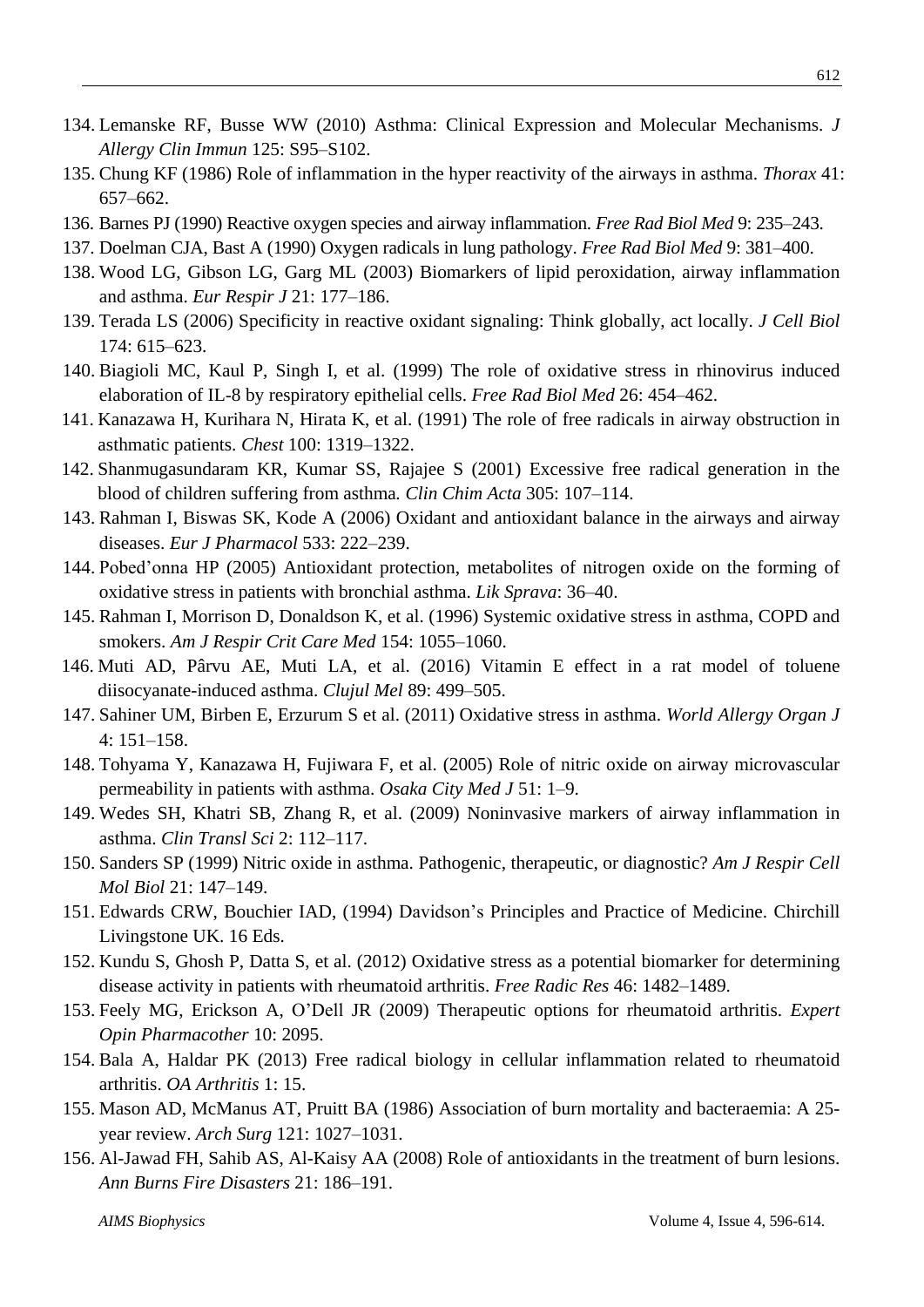- 157. Ipaktchi K, Mattar A, Niederbichler AD, et al. (2006) Attenuating burn wound inflammatory signaling reduces systemic inflammation and acute lung injury. *J [Immunol](https://www.ncbi.nlm.nih.gov/pubmed/?term=Attenuating+burn+wound+inflammatory+signaling+reduces+systemic+inflammation+and+acute+lung+injury)*. 177: 8065–8071.
- 158. Sehirli O, Sener E, Sener G, et al. (2008) Ghrelin improves burn-induced multiple organ injury by depressing neutrophil infiltration and the release of pro-inflammatory cytokines. *Peptides* 29: 1231–1240.
- 159. Horton JW, White DJ (1995) Role of xanthine oxidase and leukocytes in post-burn cardiac dysfunction. *J Am Coll Surg* 181: 129–137.
- 160. Saitoh D, Okada Y, Ookawara T, et al. (1994) Prevention of ongoing lipid peroxidation by wound excision and superoxide dismutase treatment in the burned rat. *Am J Emerg Med* 12: 142–146.
- 161. Piccolo MT, Wang Y, Till GO (1999) Chemotactic mediator requirements in lung injury following skin burns in rats. *Exp Mol Pathol* 66: 220–226.
- 162. Hosnuter M, Gurel A, Babuccu O, et al. (2004) The effect of CAPE on lipid peroxidation and nitric oxide levels in the plasma of rats following thermal injury. *Burns* 30: 121–125.
- 163. Singh V, Devgan L, Bhat S, et al. (2007) The pathogenesis of burn wound conversion. *Ann Plast Surg* 59: 109–115.
- 164. Rani M, Martin G, Schwacha MG (2012) Aging and the pathogenic response to burn. *Aging Dis* 3: 23–25.
- 165. Saez JC, Ward PH, Gunther B, et al. (1984) Superoxide radical involvement in the pathogenesis of burn shock. *Circ Shock* 12: 229–239.
- 166. Ward PA, Till GO, Hatherill JR, et al. (1985) Systemic complement activation, lung injury, and products of lipid peroxidation. *J Clin Invest* 76: 517–527.
- 167. Oldham KT, Guice KS, Till GO, et al. (1998) Activation of complement by hydroxyl radical in thermal injury. *Surgery* 104: 272–279.
- 168. Parihar A, Parihar MS, Milner S, et al. (2008) Oxidative stress and anti-oxidative mobilization in burn injury. *Burns* 34: 6–17.
- 169. Nielson CB, Duethman NC, Howard JM, et al. (2017) Burns: pathophysiology of systemic complications and current management. *J Burn Care Res* 38: [e469–e481.](http://journals.lww.com/burncareresearch/pages/currenttoc.aspx)
- 170. Burton LK, Velasco SE, Patt A, et al. (1995) Xanthine oxidase contributes to lung leak in rats subjected to skin burn. *Inflammation* 19: 31–38.
- 171. Trachootham D, Alexandre J, Huang P (2009) Targeting cancer cells by ROS-mediated mechanisms: a radical therapeutic approach? *Nat Rev Drug Discov* 8: 579–591.
- 172. Pourahmad J, Salimi A, Seydi E (2016) Role of oxygen free radicals in cancer development and treatment, free radicals and diseases.
- 173. Ojo [OA,](http://www.antiox.org/articles?f%5bauthor%5d=170) [Ajiboye](http://www.antiox.org/articles?f%5bauthor%5d=171) B, [Fadaka](http://www.antiox.org/articles?f%5bauthor%5d=172) A, et al. (2017) [nrf2-keap1](http://www.antiox.org/article/51) activation, a promising strategy in the [prevention](http://www.antiox.org/article/51) of cancer. *Free Radic Antioxid* 7: 1–7.
- 174. Asano H, Horinouchi T, Mai Y, et al. (2012) [Nicotine-](https://www.ncbi.nlm.nih.gov/pubmed/22302021) and tar-free cigarette smoke induces cell damage through reactive oxygen species newly generated by [PKC-dependent](https://www.ncbi.nlm.nih.gov/pubmed/22302021) activation of [NADPH](https://www.ncbi.nlm.nih.gov/pubmed/22302021) oxidase. *J Pharmacol Sci* 118: 275–287.
- 175. Rai S, Malik R, Misra D, et al. (2014) Future prospective and current status of antioxidants in premalignant and malignant lesions of oral cavity. *Int J Nutr Pharmacol Neurol Dis* 4: 198–202.
- 176. Weatherall D, Akinyanju O, Fucharoen S, et al. (2006) In disease control priorities in developing countries, In: Jamison DT, Breman JG, Measham AR, et al., Editors, *Inherited Disorders of Hemoglobin.* Washington: World Bank.